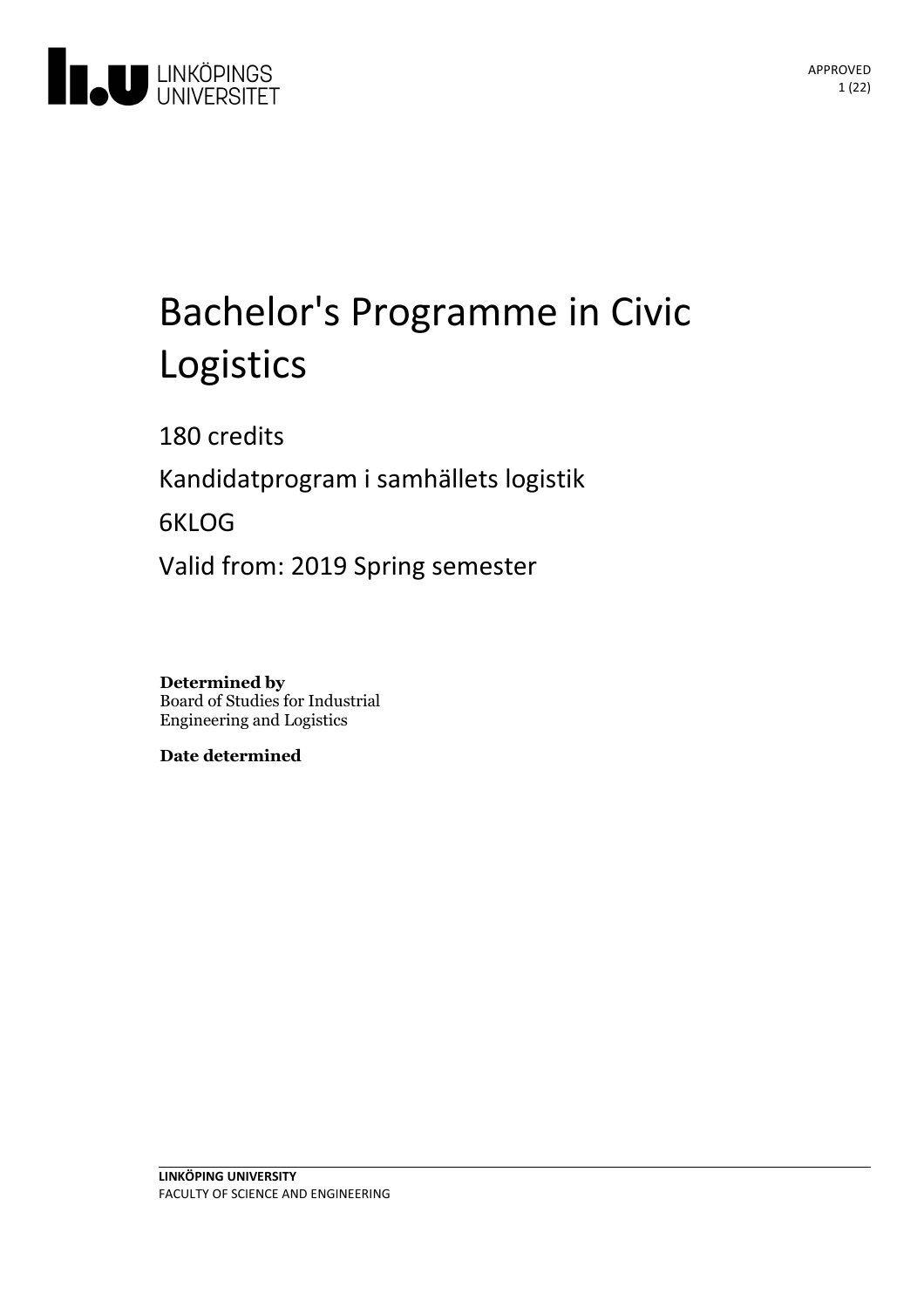## Entry requirements

## Degree in Swedish

Kandidatexamen i Logistik, 180 hp.

## Degree in English

Bachelor of Logistics, 180 credits

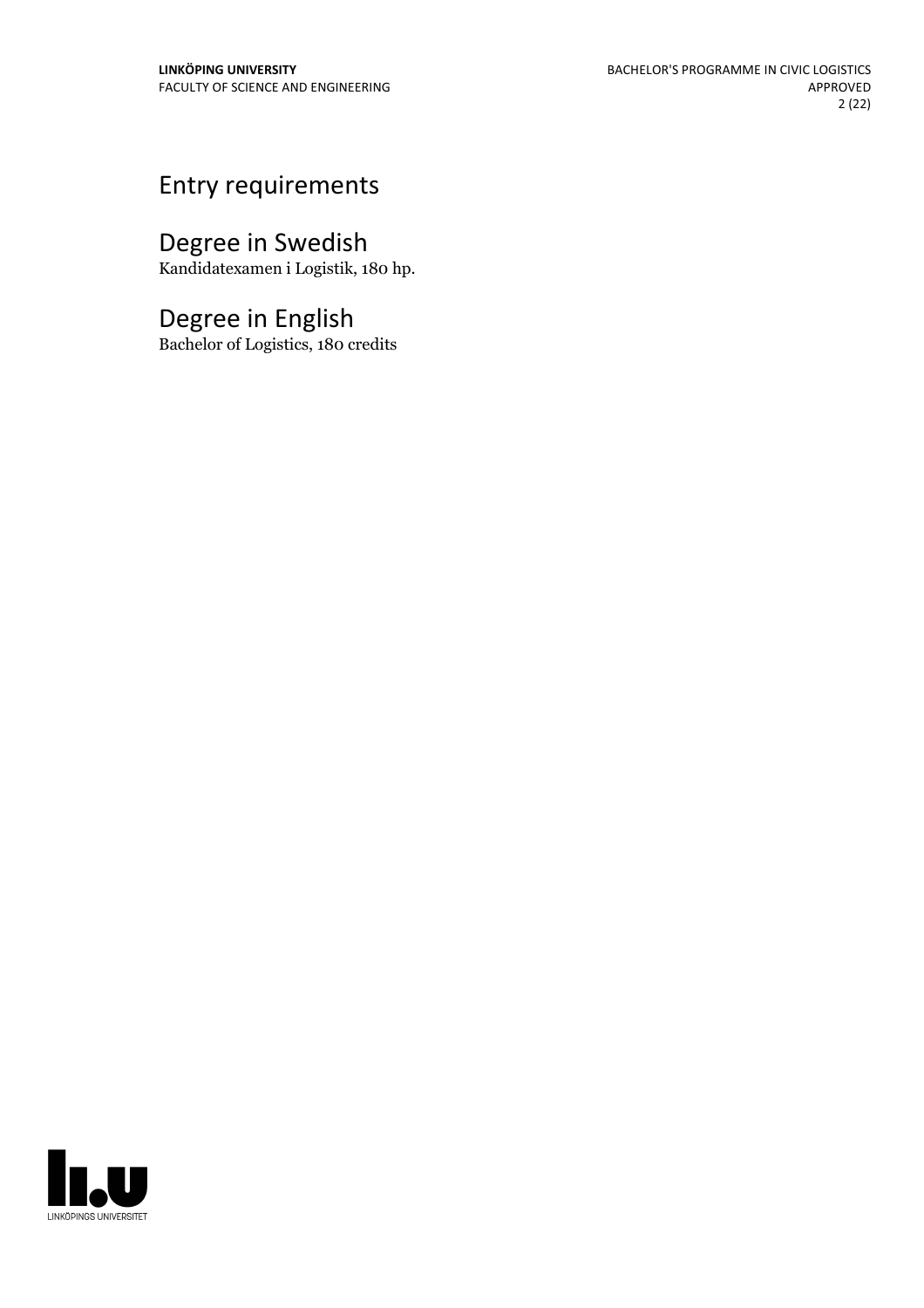## **Curriculum**

## **Semester 1 (Autumn 2019)**

| Course<br>code | Course name                              | <b>Credits</b> | Level | <b>Timetable</b><br>module | <b>ECV</b> |
|----------------|------------------------------------------|----------------|-------|----------------------------|------------|
| Period 0       |                                          |                |       |                            |            |
| TGTU37         | <b>Technical Development and Society</b> | $6*$           | G1X   |                            | C          |
| TNSL01         | <b>Mathematics</b>                       | $12*$          | G1X   |                            | C          |
| TNSL03         | Logistics Project                        | $6*$           | G1X   |                            | C          |
| Period 1       |                                          |                |       |                            |            |
| TGTU37         | <b>Technical Development and Society</b> | $6*$           | G1X   |                            | C          |
| TNSL01         | <b>Mathematics</b>                       | $12*$          | G1X   |                            | C          |
| TNSL03         | Logistics Project                        | $6*$           | G1X   |                            | C          |
| Period 2       |                                          |                |       |                            |            |
| TNSL01         | <b>Mathematics</b>                       | $12*$          | G1X   |                            | C          |
| TNSL02         | <b>Community Planning</b>                | 6              | G1X   | $\qquad \qquad -$          | C          |
| TNSL03         | Logistics Project                        | $6*$           | G1X   |                            | C          |

## **Semester 2 (Spring 2020)**

| Course<br>code | Course name                                 | <b>Credits</b> | Level            | Timetable<br>module | <b>ECV</b> |
|----------------|---------------------------------------------|----------------|------------------|---------------------|------------|
| Period 1       |                                             |                |                  |                     |            |
| TEIE53         | Industrial Economics                        | 6              | G1X              | 1                   |            |
| TNIU66         | <b>Statistics and Probability</b>           | 6              | G1X              | 4                   |            |
| TNSL22         | English for Logisticians                    | $6*$           | G1X              | 3                   |            |
| Period 2       |                                             |                |                  |                     |            |
| TNSL21         | <b>Geographical Information Systems</b>     | 6              | G1X              | $\mathcal{P}$       |            |
| TNSL22         | English for Logisticians                    | $6*$           | G1X              | 3                   | C          |
| TNSL24         | Programming Basics for Logistics Algorithms | 6              | G <sub>1</sub> X | 1                   |            |

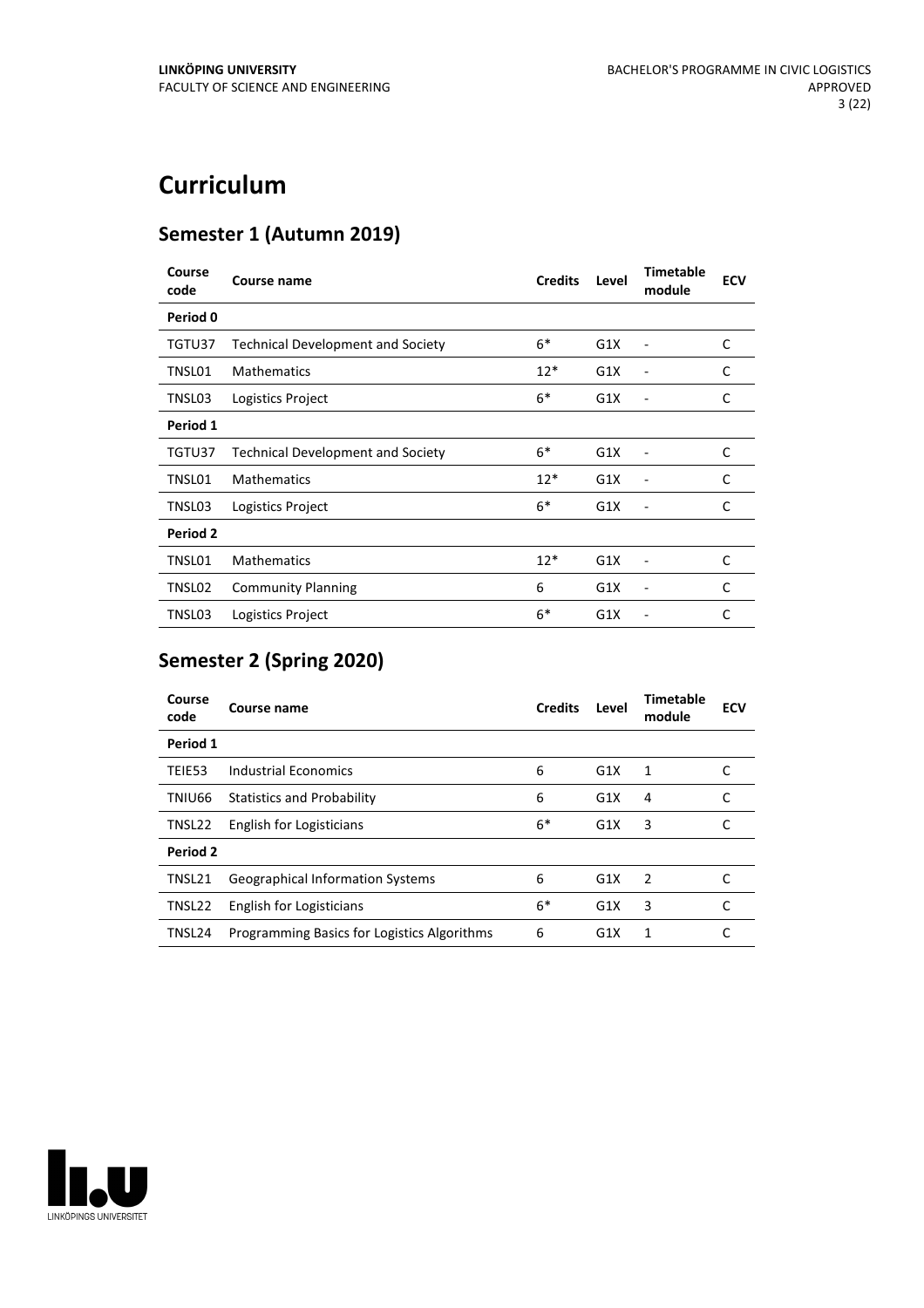## **Semester 3 (Autumn 2020)**

| Course<br>code | Course name                                  | <b>Credits</b> | Level | Timetable<br>module | <b>ECV</b> |  |
|----------------|----------------------------------------------|----------------|-------|---------------------|------------|--|
| Period 1       |                                              |                |       |                     |            |  |
| TNIU75         | Linear Algebra                               | 6              | G1X   | 1                   | C          |  |
| TNSL08         | <b>Production and Distribution</b>           | $6*$           | G2X   | 2                   | C          |  |
| TEIE84         | Industrial Economics, Continued Course       | 6              | G1X   | 4                   | E          |  |
| TNSL20         | <b>Basic Logistics Algorithms</b>            | 6              | G2X   | 3                   | E          |  |
| Period 2       |                                              |                |       |                     |            |  |
| TEIE83         | <b>Cost Benefit Analysis</b>                 | 6              | G1X   | 2                   | C          |  |
| TNSL05         | Optimization, Modeling and Planning          | 6              | G2X   | 1                   | C          |  |
| TNSL08         | <b>Production and Distribution</b>           | $6*$           | G2X   | 3                   | C          |  |
| TEAE07         | Legislation Issues in Avionics and Logistics | 6              | G1X   | 4                   | E          |  |

## **Semester 4 (Spring 2021)**

| Course<br>code | Course name                                 | <b>Credits</b> | Level | <b>Timetable</b><br>module | <b>ECV</b> |  |
|----------------|---------------------------------------------|----------------|-------|----------------------------|------------|--|
| Period 1       |                                             |                |       |                            |            |  |
| TNSL07         | Simulation of Logistics Systems             | 6              | G2X   | 1                          | C          |  |
| TNSL16         | Traffic Infrastructure, Safety and Planning | $6*$           | G1X   | 3                          | C          |  |
| TNSL23         | Logistics and Profit Analysis               | 6              | G2X   | 4                          | C          |  |
| Period 2       |                                             |                |       |                            |            |  |
| TNSL09         | <b>Health Care Logistics</b>                | 6              | G2X   | 1                          | C          |  |
| TNSL16         | Traffic Infrastructure, Safety and Planning | 6*             | G1X   | 3                          | C          |  |
| TEAE14         | Market Communication and Analysis           | 6              | G1X   | 3                          | E          |  |
| TNSL18         | <b>Decision Models</b>                      | 6              | G2X   | 2                          | E          |  |
| TPTE06         | Industrial Placement                        | 6              | G1X   |                            | v          |  |

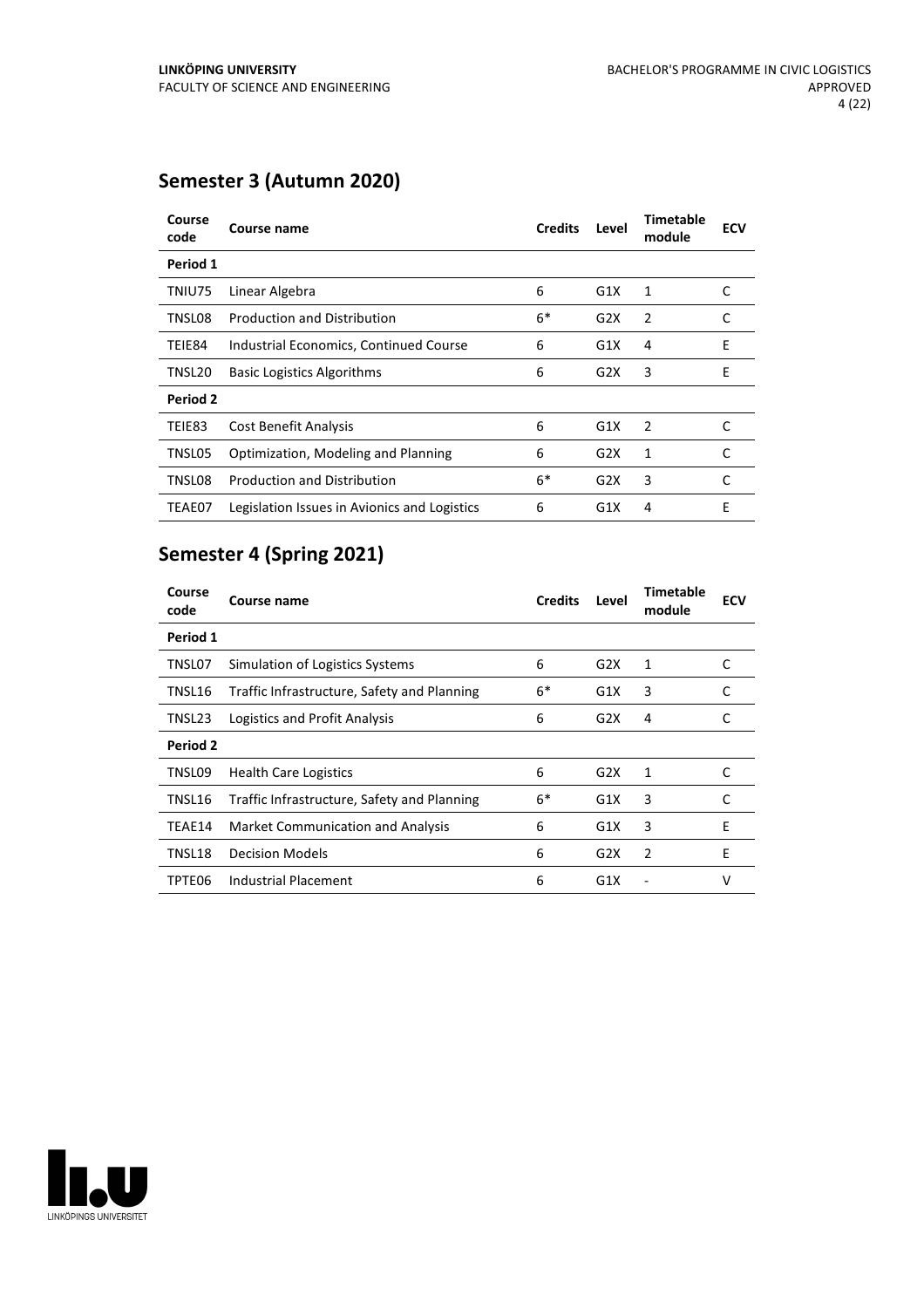## **Semester 5 (Autumn 2021)**

| Course<br>code | Course name                                                     | <b>Credits</b> | Level | <b>Timetable</b><br>module | <b>ECV</b> |
|----------------|-----------------------------------------------------------------|----------------|-------|----------------------------|------------|
| Period 1       |                                                                 |                |       |                            |            |
| TNSL19         | Logistics Project - continuation course                         | $6*$           | G2X   | 1                          | C          |
| TGTU94         | Technology and Ethics                                           | 6              | G1X   | 4                          | E          |
| TNFL01         | Air Traffic and Air Transportation                              | 6              | G1X   | ÷                          | E          |
| TNSL06         | Logistics and Engineering                                       | 6              | G1X   | 4                          | E          |
| TNSL17         | <b>Optimization in Logistics</b>                                | 6              | G2X   | 3                          | E          |
| Period 2       |                                                                 |                |       |                            |            |
| TNSL15         | Logistics and Sustainable Development                           | 6              | G2X   | 3                          | C          |
| TNSL19         | Logistics Project - continuation course                         | $6*$           | G2X   | $\mathbf{1}$               | C          |
| TEAE11         | Intellectual Property Rights                                    | 6              | G1X   | 2                          | F          |
| TEIO29         | Leadership and Organisation                                     | 6              | G1X   | $\overline{2}$             | E          |
| TMQU08         | <b>Quality and Business Development</b>                         | 6              | G2X   | 2                          | E          |
| TNFL12         | Urban Air Mobility and Unmanned Traffic<br>Management           | 6              | G2X   | 4                          | E          |
| TNK098         | Planning of Public Transportation and Railway<br><b>Traffic</b> | 6              | A1X   | 4                          | E          |

## **Semester 6 (Spring 2022)**

| Course<br>code | Course name                                             | <b>Credits</b> | Level | <b>Timetable</b><br>module | <b>ECV</b> |
|----------------|---------------------------------------------------------|----------------|-------|----------------------------|------------|
| Period 1       |                                                         |                |       |                            |            |
| <b>TNG042</b>  | Scientific Methodology in Logistics                     | 2              | G2X   | 4                          | C          |
| TEIO05         | Basic Entrepreneurship and Idea Feasibility<br>Analysis | $6*$           | G2X   | 2                          | E          |
| TKMJ24         | <b>Environmental Engineering</b>                        | 6              | G1X   | 2                          | E          |
| TNIU23         | Calculus in One Variable II                             | 6              | G1X   | 2                          | E          |
| TNSL13         | <b>Planning for Rescue Systems</b>                      | 6              | G2X   | 3                          | F          |
| TNSL14         | Logistics Case                                          | 6              | G2X   | 2                          | E          |
| Period 2       |                                                         |                |       |                            |            |
| TQXX10         | Degree project - Bachelor's Thesis                      | 16             | G2X   |                            | C          |
| <b>TEIO05</b>  | Basic Entrepreneurship and Idea Feasibility<br>Analysis | $6*$           | G2X   | 3                          | E          |

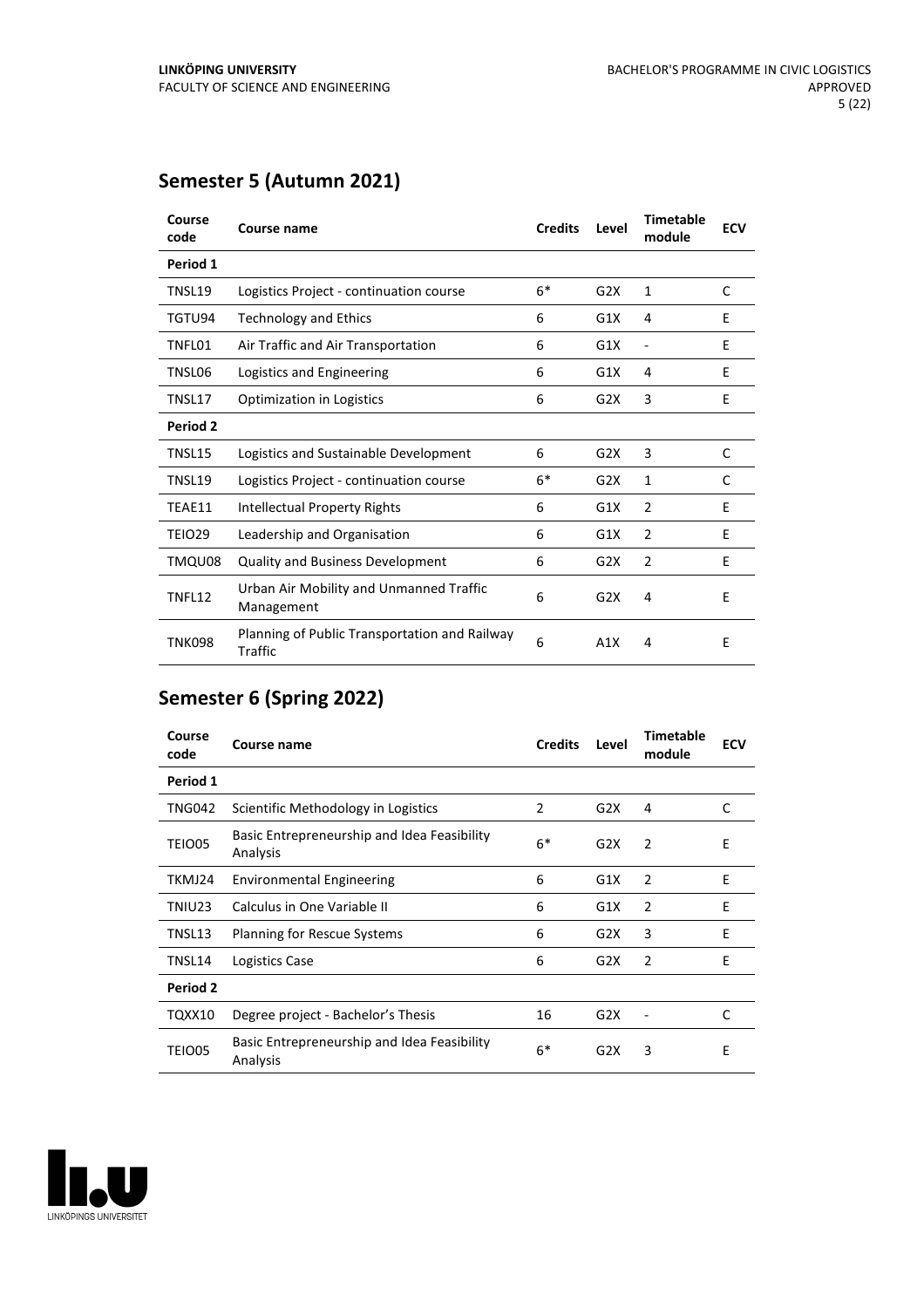ECV = Elective / Compulsory /Voluntary \*The course is divided into several semesters and/or periods

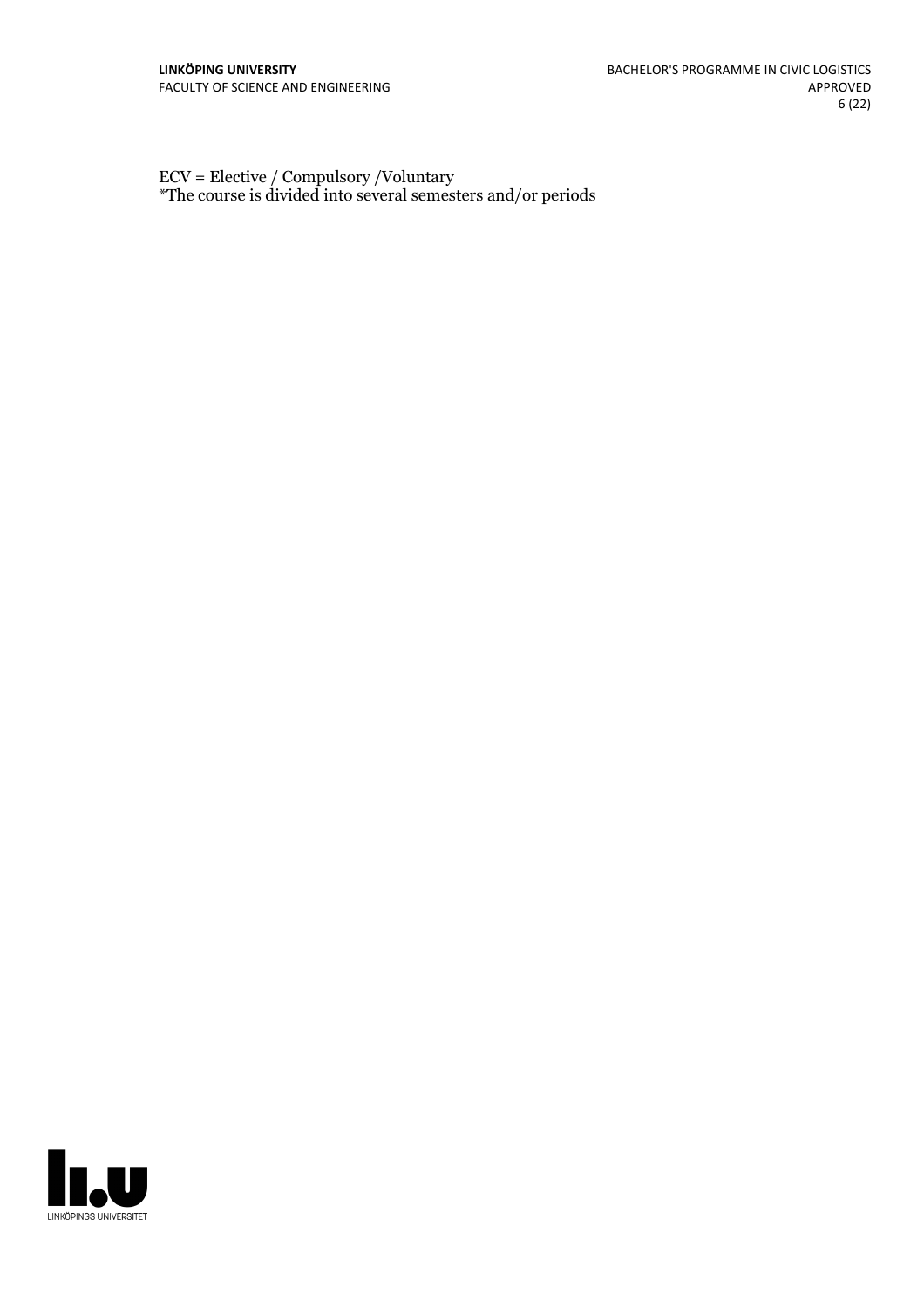## **Common rules**

## **Structure and organisation of study programmes**

The contents and design of the programmes are to be continuously revised such that new knowledge is integrated into courses and specialisations. Within one programme, several study specialisations or profiles may be available. The identities of the study specialisations or profiles and the regulations governing how these may be selected are given in the syllabus and curriculum for the particular field of study and programmes.

The structure and organisation of the programmes are to follow specified criteria that are summarised in the syllabus for each programme.

- 
- The syllabus defines the aims of the study programme.<br>• The curriculum, which constitutes one part of the syllabus for the field of study, gives details of the terms in which the various courses have been
- The course syllabus specifies, among other things, the aim and contents of the course, and the prior knowledge that a student must have in order to be able to benefit from the course.

## **Qualification requirements**

The qualification requirements specified in the Higher Education Ordinance 2007 apply to students admitted after 1 July 2007. A student who has completed components of a programme after 1 July 2007 has the right to be assessed with respect to the qualification requirements specified by the Higher Education Ordinance 2007. In addition, local regulations laid down by the faculty boards and university board apply, see

http://styrdokument.liu.se/Regelsamling/Innehall/Utbildning\_pa\_grund- \_och\_avancerad\_niva/Examina.

Higher Education Act Chapter 1, Section 8:

First-cycle courses and study programmes are to develop:

- the ability to make independent and critical assessments
- the ability to identify, formulate and solve problems autonomously, and
- $\bullet$  the preparedness to deal with changes in working life.

In addition to knowledge and skills in their field of study, students shall develop the ability to:

- gather and interpret information at a scholarly level
- stay abreast of the development of knowledge, and
- communicate their knowledge to others, including those who lack specialist knowledge in the field.

## **Qualifications within a study programme**

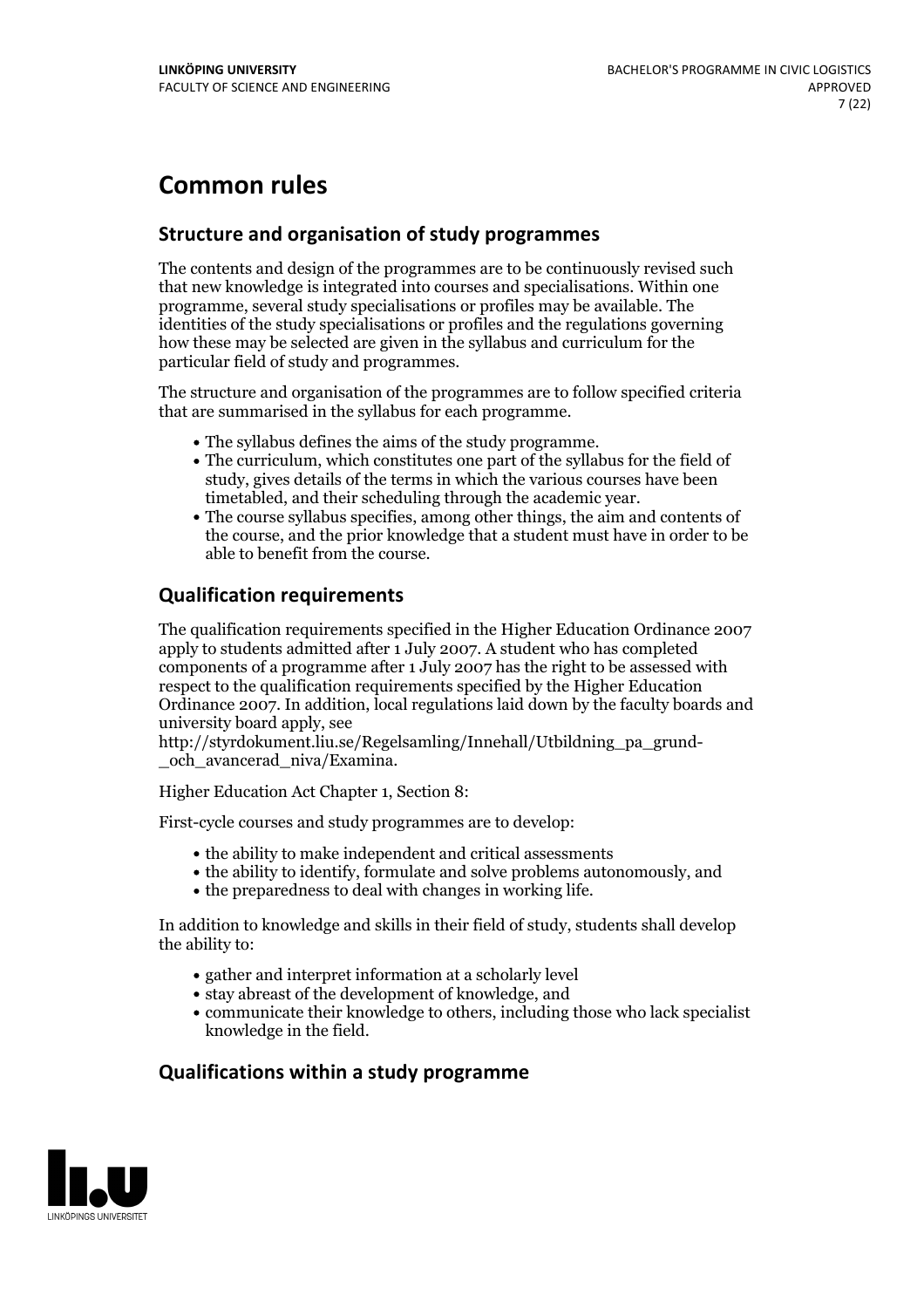Qualification requirements that are specific to a study programme are given in the syllabus for that programme.

## **Matriculation and postponement of matriculation**

A person who has been accepted for a study programme is to start their studies (matriculate) in the term that is specified in the decision about admission. The date and location of the compulsory matriculation procedure will be communicated to those admitted to the first term of the programme.

At any one admission occasion, it is possible to be admitted to only one place on a study programme. A student who has been granted a place on a study programme and who is offered and accepts a place on another study programme during a supplementary round of admission will lose the place offered for the first study programme.

Regulations concerning postponement of matriculation have been laid down in the admission regulations for Linköping University, http://styrdokument.liu.se/Regelsamling/VisaBeslut/622645.

A person who has been granted postponement must present to the admitting authority, before the term in which the studies are to be started and before the date of application, a renewed registration for the programme and a copy of the decision granting postponement.

## **Admission to a later part of a programme**

Admission to a part of a study programme is used here to refer to admission with the purpose of completing the programme and taking a degree. Admission to a later part of a programme may take place only if sufficient resources and space on the programme are available. Furthermore, the applicant must satisfy the entry requirements for the relevant term of the programme, as specified in http://styrdokument.liu.se/Regelsamling/Innehall/Utbildning\_pa\_grund- \_och\_avancerad\_niva/Tekniska\_fakulteten.

## **Interruption in studies**

Notification of an interruption in studies is to be made through the Student Portal. If such <sup>a</sup> notification is not made and if the student does not register for the first term during which the interruption is to take place, the interruption will be considered to be a withdrawal. An interruption in studies must cover a complete term, and notification of interruptions can be given for a maximum of two consecutive terms. Notification of resumption of studies is to take place at the term registration for the term that follows the interruption. If the student does not register at the term registration, this will be regarded as withdrawal from studies.

A student who is taking an interruption in studies may during this period retake examinations if he or she has re-registered for the most recent study term of the programme. A student who wishes to take another course during the interruption in studies must apply for this separately. The student is responsible that

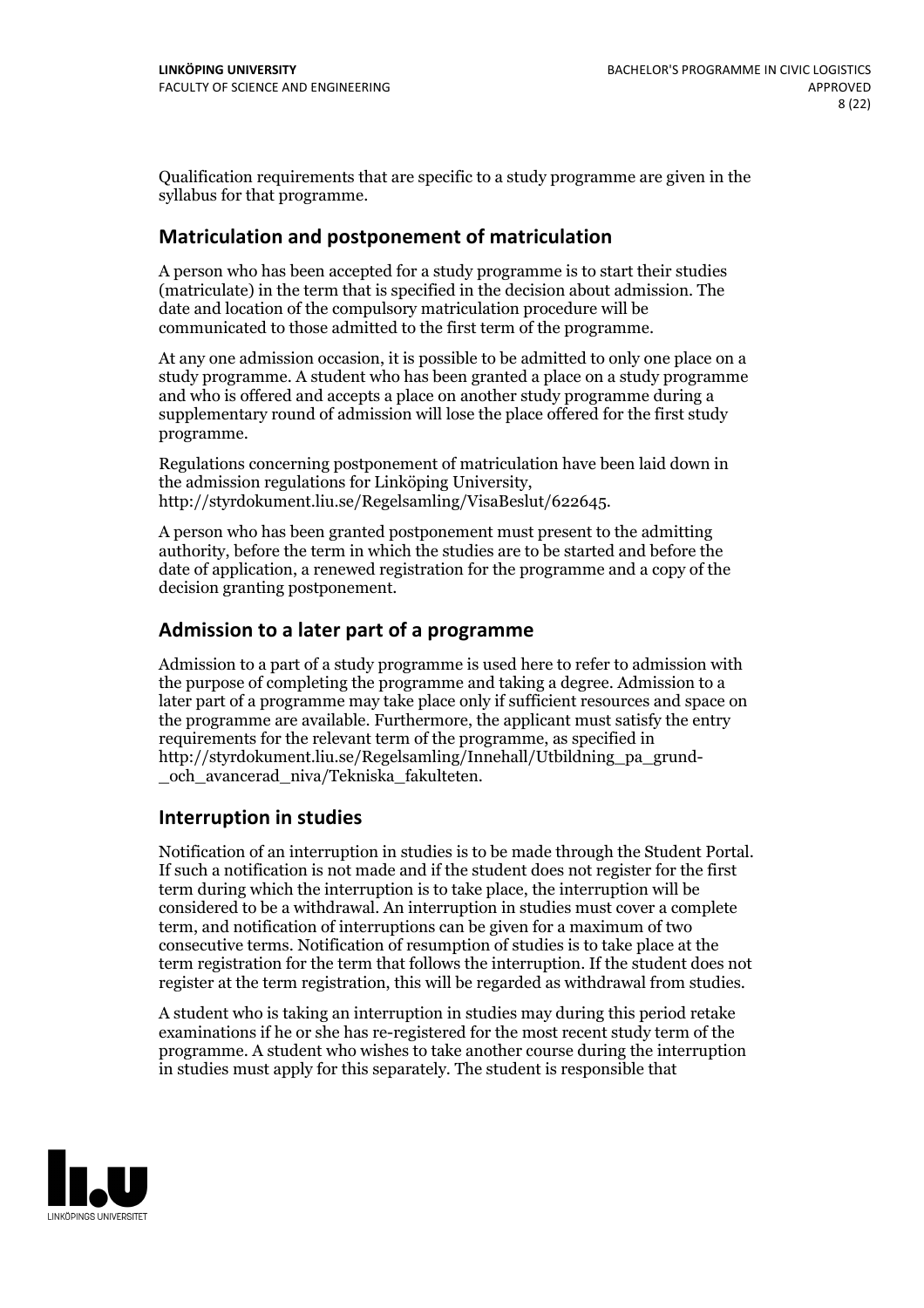registration for courses is carried outat the correct times in preparation for the resumption of studies.

## **Withdrawal from a study programme**

A student who wishes to withdraw from a study programme must notify the study guidance counsellor. A student who leaves the studies without giving notification of an interruption in study and who fails to register for the immediately subsequent term is considered to have withdrawn. A student who has withdrawn may return to the study programme if a vacancy is available that is not required for students returning after an interruption in study, and not required for students who are changing their location of study and/or study programme.

## **Courses within a study programme**

The curriculum for the various years of a study programme specify which courses are compulsory (o), elective (v) and voluntary (f). If a student wishes to study a different combination than the one specified in the curriculum, an application must be made to the board of studies.

### **Voluntarycourses**

The course specified as voluntary (labelled with "f") in the programme syllabus are assessed solely as voluntary courses, and credits from these may not contribute to the requirements for a degree.

## **Courses from another study programme**

Courses that are elective courses in another study programme may be included as elective courses in a degree, if the board of studies so decides. If such a decision is not taken, such courses are regarded as voluntary courses.

When selecting a course from another programme, the admission requirements specified in the course syllabus must be satisfied.

Admission is granted to the extent that resources allow, provided that places are available on the course.

#### **Students taking a master's programme in engineering**

Students taking a master's programme in engineering can take courses given in Term 7 and later terms of the programme from all engineering master's programmes. Admission to courses at advanced level requires the possession of at least 150 credits within the programme to which the student has been admitted.

## **Students taking a Bachelor of Science (Engineering)**

Student taking Bachelor of Science (Engineering) degrees may take courses specified in the programme syllabuses of all Bachelor of Science (Engineering) programmes.

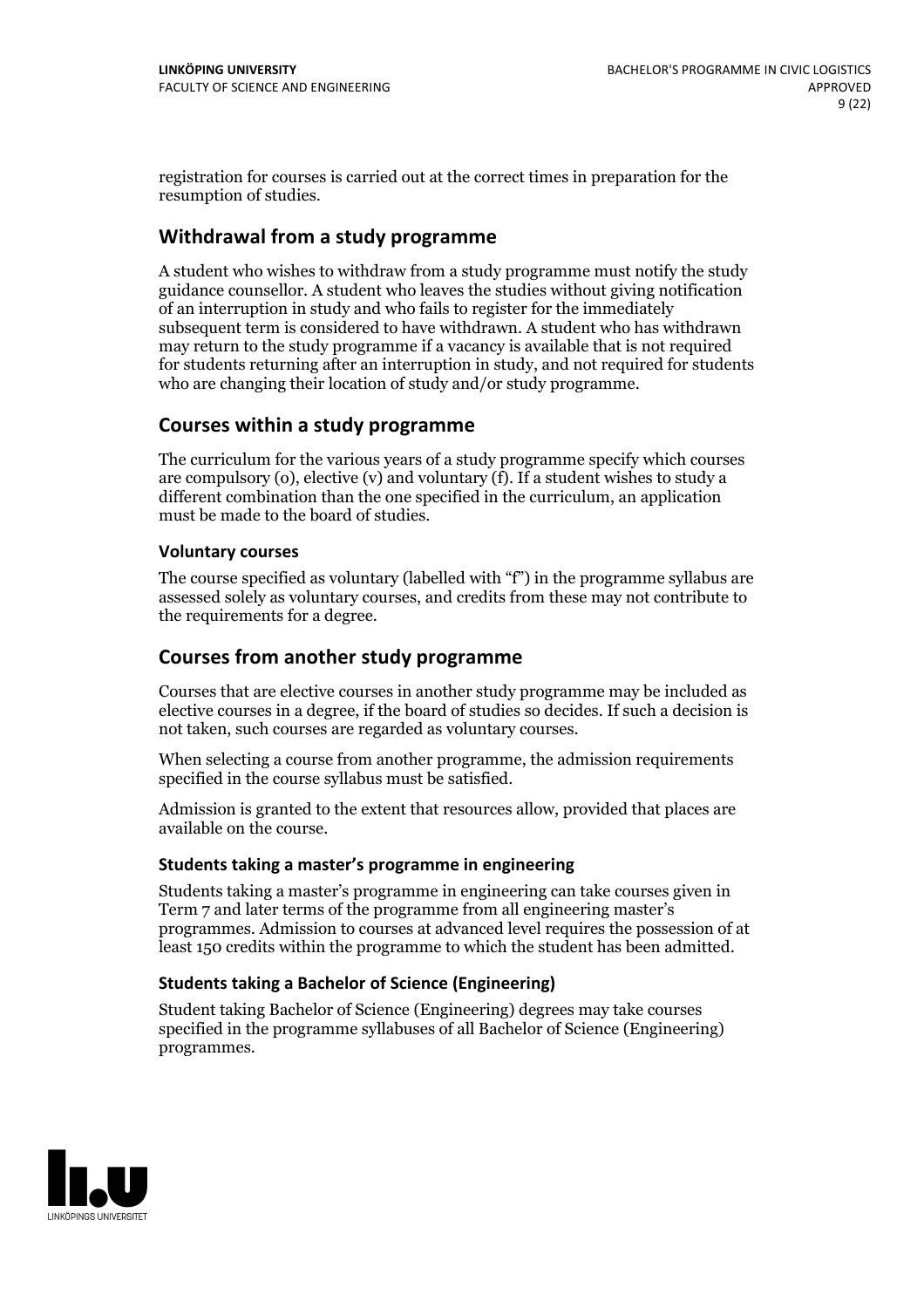### **Students taking a Bachelor of Science**

Student taking Bachelor of Science degrees may take courses specified in the programme syllabuses of all Bachelor of Science programmes.

## **Third-cycle courses**

The credits from third-cycle courses may be included as elective courses in a degree, if the board of studies so decides. If such a decision is not taken, such courses are regarded as voluntary courses.

#### **Students taking a master's programme in engineering**

It is possible for students taking master's programmes in engineering to take certain third-cycle courses. It is, however, required in this case that the student has achieved master's level (i.e. year 4 or 5 of the study programme). Information can be obtained from the relevant director of advanced studies.

#### **Students on Master's programmes**

It is possible for students taking master's programmes to take certain third-cycle courses. Information can be obtained from the relevant director of advanced studies.

## **Registration for programme courses**

Registration for courses that are given as part of a study programme must be made during the specified period, which has been preliminarily set to 1-10 April for the autumn term, and 1-10 October for the spring term. Information about course registration is published on a webpage, sent to students by email, and disseminated at scheduled information meetings.

## **Registration for programme courses as single-subject courses**

Admission to a programme course as a single-subject subject course may take place only if sufficient resources and space on the course are available. Furthermore, the applicant must satisfy the entry requirements for the relevant course.

In the event of a scarcity of resources, the board of LiTH can decide to limit the possibilities of taking courses that are part of a programme as freestanding courses.

## **Timetabling**

Courses are timetabled after a decision has been made concerning the assignment of the course to a timetable module. A central timetable is not drawn up for courses with fewer than five participants. Most project courses do not have a central timetable.

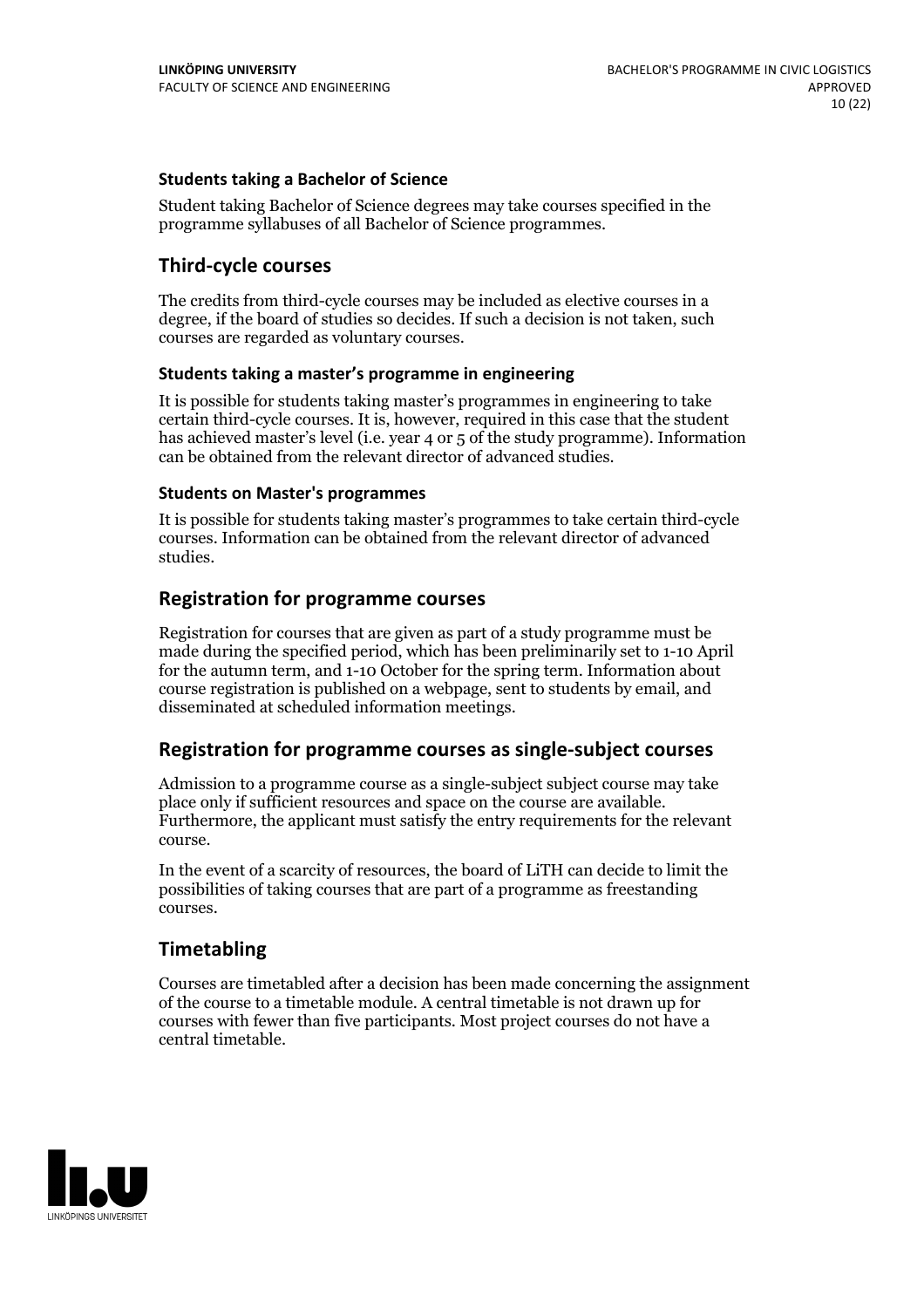## **Study planning**

Students who require support in planning their continued studies can contact the study guidance counsellor of the programme. Study planning involves the student and the study guidance counsellor together drawing up an individual plan for studies during the subsequent term. The individual plan may allow the student to deviate from the general curriculum.

Completed first-cycle courses are a precondition for successful studies at more advanced levels. For this reason, study planning is based on giving priority to courses from earlier years of study that have not been completed. If further capacity is available, new courses may be taken.

Study planning takes place on a regular basis if the student:

- does not satisfy the requirements for progression to later terms. In order for a student to be able to participate in courses from later years in such cases, a decision of exemption is required.<br>
• does not satisfy the requirements for starting a degree project.
- 

Other situations in which study planning may be required:

- A student has fallen behind during the early part of a study programme and has failed to complete several courses.<br>• A student has not satisfied the entry requirements for a degree project
- 
- before term 6 of an engineering degree.<br>• A student has applied for admission to a later part of a programme.<br>• Studies have been carried out abroad.<br>• A study programme is to be resumed after an interruption.
- 
- 

In these cases the study guidance counsellor supports the student in planning the continued studies, also in situations in which the student can register for the relevant courses without the need for a special decision for the continued studies.

## **Part of education abroad**

Students can exchange study at LiTH for study at an institute of higher education abroad, and/or work on a degree project abroad.

In the event that study (courses) at LiTH are exchanged for study abroad, the relevant board of studies (faculty programme director) is responsible for a decision about an individual study plan, which is to be drawn up in advance, and about the final course approval and its inclusion in the qualification requirements. For this reason, students who plan to participate in an exchange should contact the faculty programme director (or equivalent) at the Dean's Office ofthe Institute of Technology.

Regulations for entry requirements, ranking and nomination for study abroad through LiTH's exchange agreements and for the compulsory study abroad period within Ii (Industrial Engineering and Management – International) and Yi (Applied Physics and Electrical Engineering – International) can be found at:

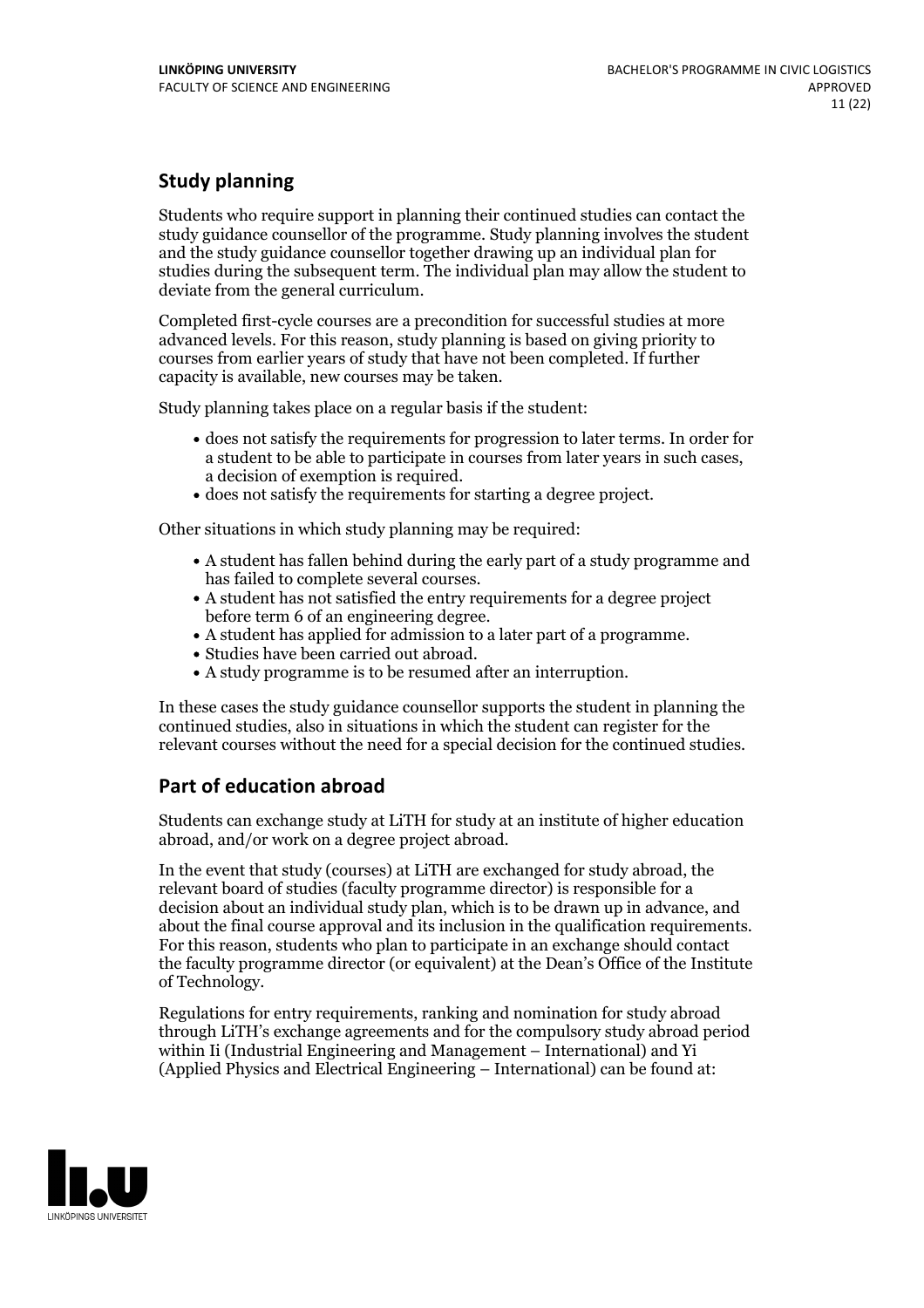http://styrdokument.liu.se/Regelsamling/Innehall/Utbildning\_pa\_grund- \_och\_avancerad\_niva/Tekniska\_fakulteten.

## **Course syllabus**

A syllabus has been established for each course. The syllabus specifies the aim and contents of the course, and the prior knowledge that a student must have in order to be able to benefit from the course.

## **Timetabling**

Courses are timetabled after a decision has been made for this course concerning its assignment to a timetable module. A central timetable is not drawn up for courses with fewer than five participants. Most project courses do not have a central timetable.

## **Interrupting a course**

The vice-chancellor's decision concerning regulations for registration, deregistration and reporting results (Dnr LiU-2015-01241) states that interruptions in study are to be recorded in Ladok. Thus, all students who do not participate in a course for which they have registered must record the interruption, such that the registration on the course can be removed. Deregistration from <sup>a</sup> course is carried outusing <sup>a</sup> web-based form: www.lith.liu.se/for-studenter/kurskomplettering?l=sv.

## **Cancelled courses**

Courses with few participants (fewer than 10) may be cancelled or organised in a manner that differs from that stated in the course syllabus. The board of studies is to deliberate and decide whether a course is to be cancelled orchanged from the course syllabus.

## **Regulations relatingto examinations and examiners**

Details are given in a decision in the university's rule book: http://styrdokument.liu.se/Regelsamling/VisaBeslut/622678.

## **Forms of examination**

## **Examination**

Written and oral examinations are held at least three times a year: once immediately after the end of the course, once in August, and once (usually) in one of the re-examination periods. Examinations held at other times are to follow a decision of the board of studies.

Principles for examination scheduling for courses that follow the study periods:

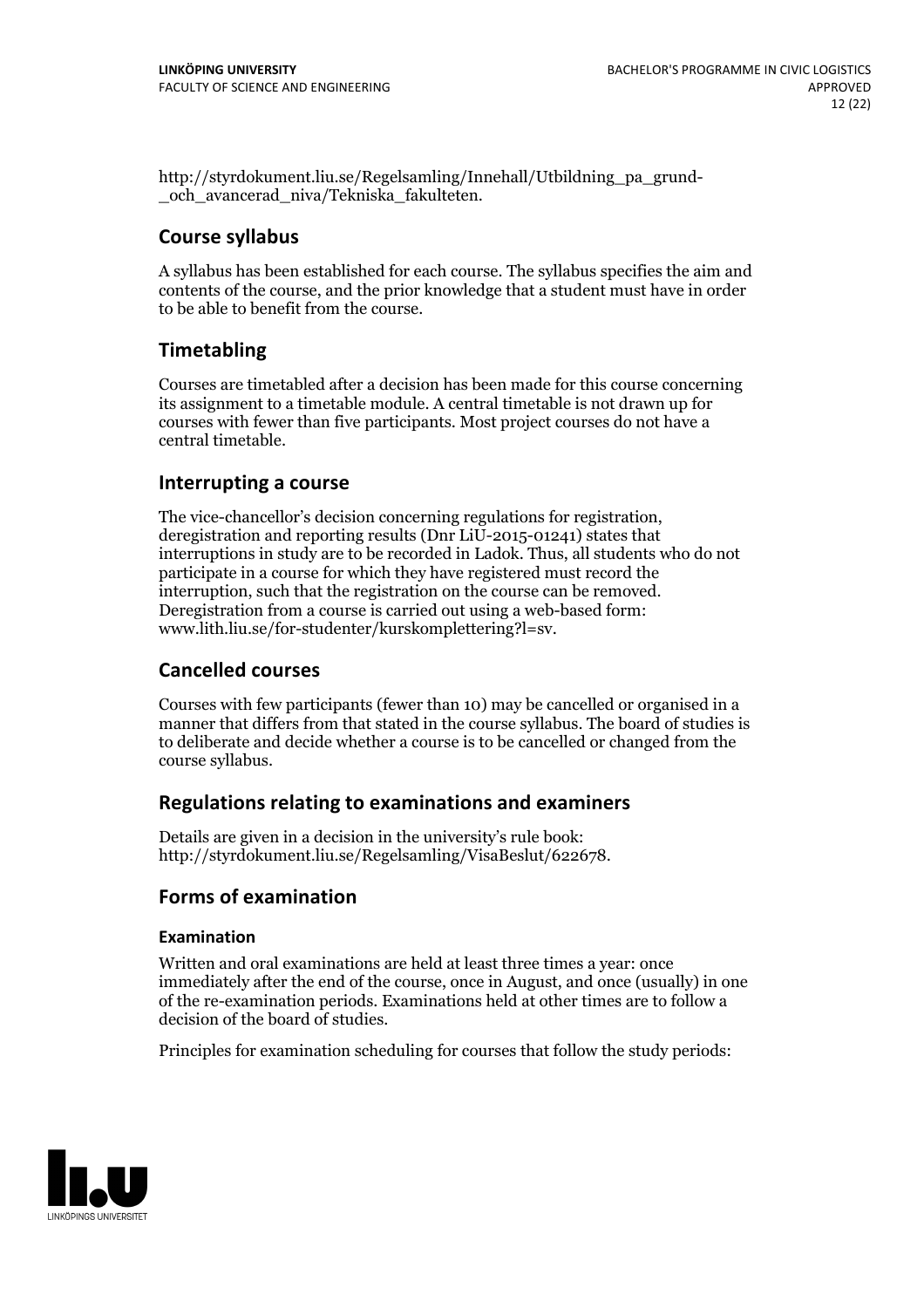- courses given in VT1 are examined for the first time in March, with re-examination in June and August
- courses given in VT2 are examined for the first time in May, with re-examination in August and October
- courses given in HT1 are examined for the first time in October, with re-examination in January and August
- courses given in HT2 are examined for the first time in January, with re-examination at Easter and in August.

The examination schedule is based on the structure of timetable modules, but there may be deviations from this, mainly in the case of courses that are studied and examined for several programmes and in lower grades (i.e. 1 and 2).

- Examinations for courses that the board of studies has decided are to be held in alternate years are held only three times during the year in which the course is given.<br>• Examinations for courses that are cancelled or rescheduled such that they
- are not given in one or several years are held three times during the year that immediately follows the course, with examination scheduling that corresponds to the scheduling that was in force before the course was cancelled or rescheduled.<br>• If teaching is no longer given for a course, three examination occurrences
- are held during the immediately subsequent year, while examinations are at the same time held for any replacement course that is given, or alternatively in association with other re-examination opportunities. Furthermore, an examination is held on one further occasion during the next subsequent
- year, unless the board of studies determines otherwise.<br>If a course is given during several periods of the year (for programmes, or on different occasions for different programmes) the board or boards of studies determine together the scheduling and frequency of re-examination occasions.

#### **Registration for examination**

In order to take an examination, a student must register in advance at the Student Portal during the registration period, which opens 30 days before the date of the examination and closes 10 days before it. Candidates are informed of the location of the examination by email, four days in advance. Students who have not registered for an examination run the risk of being refused admittance to the examination, if space is not available.

Symbols used in the examination registration system:

- \*\* denotes that the examination is being given for the penultimate time.
- \* denotes that the examination is being given for the last time.

#### **Code of conduct for students during examinations**

Details are given in a decision in the university's rule book: http://styrdokument.liu.se/Regelsamling/VisaBeslut/622682.

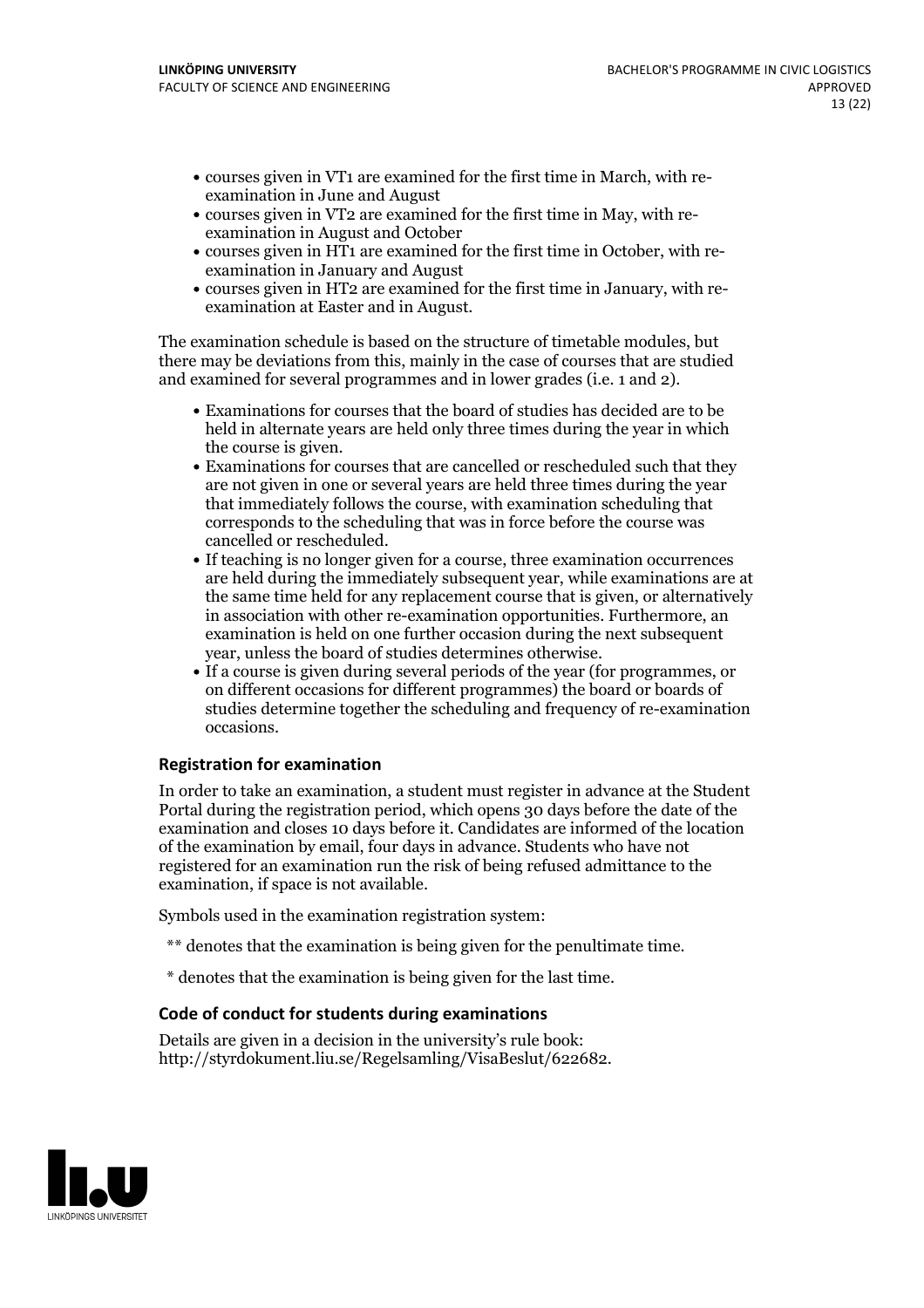### **Retakes for higher grade**

Students at the Institute of Technology at LiU have the right to retake written examinations and computer-based examinations in an attempt to achieve a higher grade. This is valid for all examination components with code "TEN" and "DAT". The same right may not be exercised for other examination components, unless otherwise specified in the course syllabus.

#### **Retakes of other forms of examination**

Regulations concerning retakes of other forms of examination than written examinations and computer-based examinations are given in the LiU regulations

http://styrdokument.liu.se/Regelsamling/VisaBeslut/622678.

#### **Plagiarism**

For examinations that involve the writing of reports, in cases in which it can be assumed that the student has had access to other sources (such as during project work, writing essays, etc.), the material submitted must be prepared in accordance with principles for acceptable practice when referring to sources (references or quotations for which the source is specified) when the text, images, ideas, data, etc. of other people are used. It is also to be made clear whether the author has reused his or her own text, images, ideas, data, etc. from previous examinations.

A failure to specify such sources may be regarded as attempted deception during examination.

#### **Attempts to cheat**

In the event of <sup>a</sup> suspected attempt by <sup>a</sup> student to cheat during an examination, or when study performance is to be assessed as specified in Chapter <sup>10</sup> of the Higher Education Ordinance, the examiner is to report this to the disciplinary board of the university. Possible consequences for the student are suspension from study and a formal warning. More information is available at https://www.student.liu.se/studenttjanster/lagar-regler-rattigheter?l=sv.

#### **Grades**

The grades that are preferably to be used are Fail (U), Pass (3), Pass not without distinction  $(4)$  and Pass with distinction  $(5)$ . Courses under the auspices of the faculty board of the Faculty of Science and Engineering (Institute of Technology) are to be given special attention in this regard.

- 1. Grades U, 3, 4, 5 are to be awarded for courses that have written
- examinations. 2. Grades Fail (U) and Pass (G) may be awarded for courses with <sup>a</sup> large degree of practical components such as laboratory work, project work and group work.

#### **Examination components**

1. Grades U, 3, 4, 5 are to be awarded for written examinations (TEN).

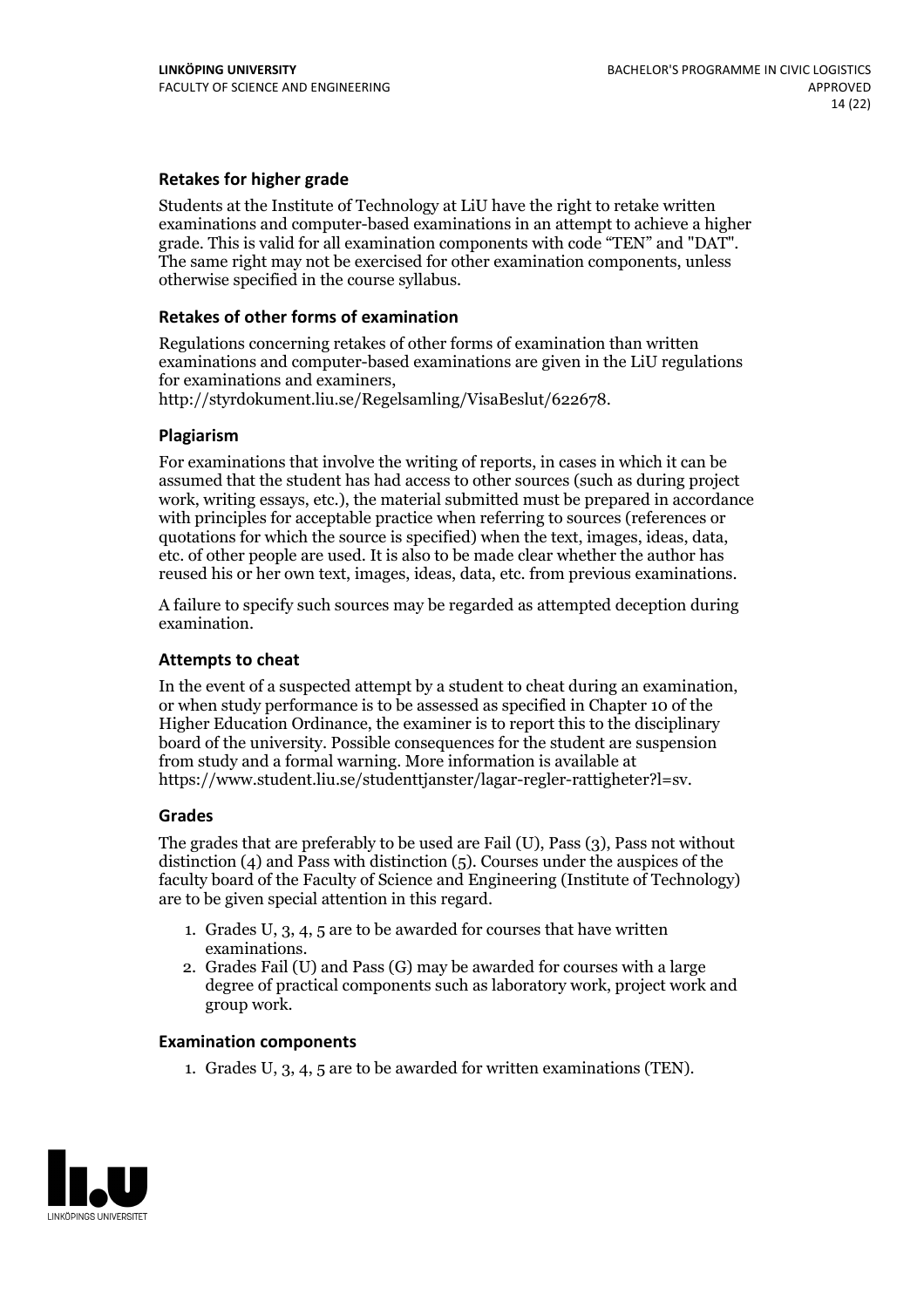- 2. Grades Fail (U) and Pass (G) are to be used for undergraduate projects and other independent work. 3. Examination components for which the grades Fail (U) and Pass (G) may be
- awarded are laboratory work (LAB), project work (PRA), preparatory written examination (KTR), oral examination (MUN), computer-based
- examination (DAT), home assignment (HEM), and assignment (UPG). 4. Students receive grades either Fail (U) or Pass (G) for other examination components in which the examination criteria are satisfied principally through active attendance such as other examination (ANN), tutorial group (BAS) or examination item (MOM).

The examination results for a student are reported at the relevant department.

## **Regulations (applyto LiU in its entirety)**

The university is a government agency whose operations are regulated by legislation and ordinances, which include the Higher Education Act and the Higher Education Ordinance. In addition to legislation and ordinances, operations are subject to several policy documents. The Linköping University rule book collects currently valid decisions of a regulatory nature taken by the university board, the vice-chancellor and faculty/department boards.

LiU's rule book for education at first-cycle and second-cycle levels is available at http://styrdokument.liu.se/Regelsamling/Innehall/Utbildning\_pa\_grund- \_och\_avancerad\_niva.

## **Degree projects for Bachelor of Science in Engineering, Bachelor ofScience (Technology), Bachelor ofScience, Bachelor of Arts, and Bachelor without prefix**

General provisions for the degree project are given here. The appropriate board of studies can provide further, programme-specific regulations, which are given in the programme syllabus and/or the course syllabus for the degree project. Information and links to course syllabuses, registration, reflection documents, etc. can be found at www.lith.liu.se/examensarbete/examensarbete?l=sv.

## **General provisions**

To be awarded the degree of Bachelor of Science in Engineering, Bachelor of Science (Technology), Bachelor of Science, Bachelor of Arts or Bachelor without prefix it is required that the student has completed a degree project and achieved the Pass grade for it. The components of the degree project are described in the relevant course syllabus.

#### **Aim**

The aim of the degree project is described in the relevant course syllabus, www.lith.liu.se/examensarbete/examensarbete?l=sv. Links to the course syllabuses are found under the heading "Utbildningar" ("Högskoleingenjörsutbildning" or "Kandidatutbildning").

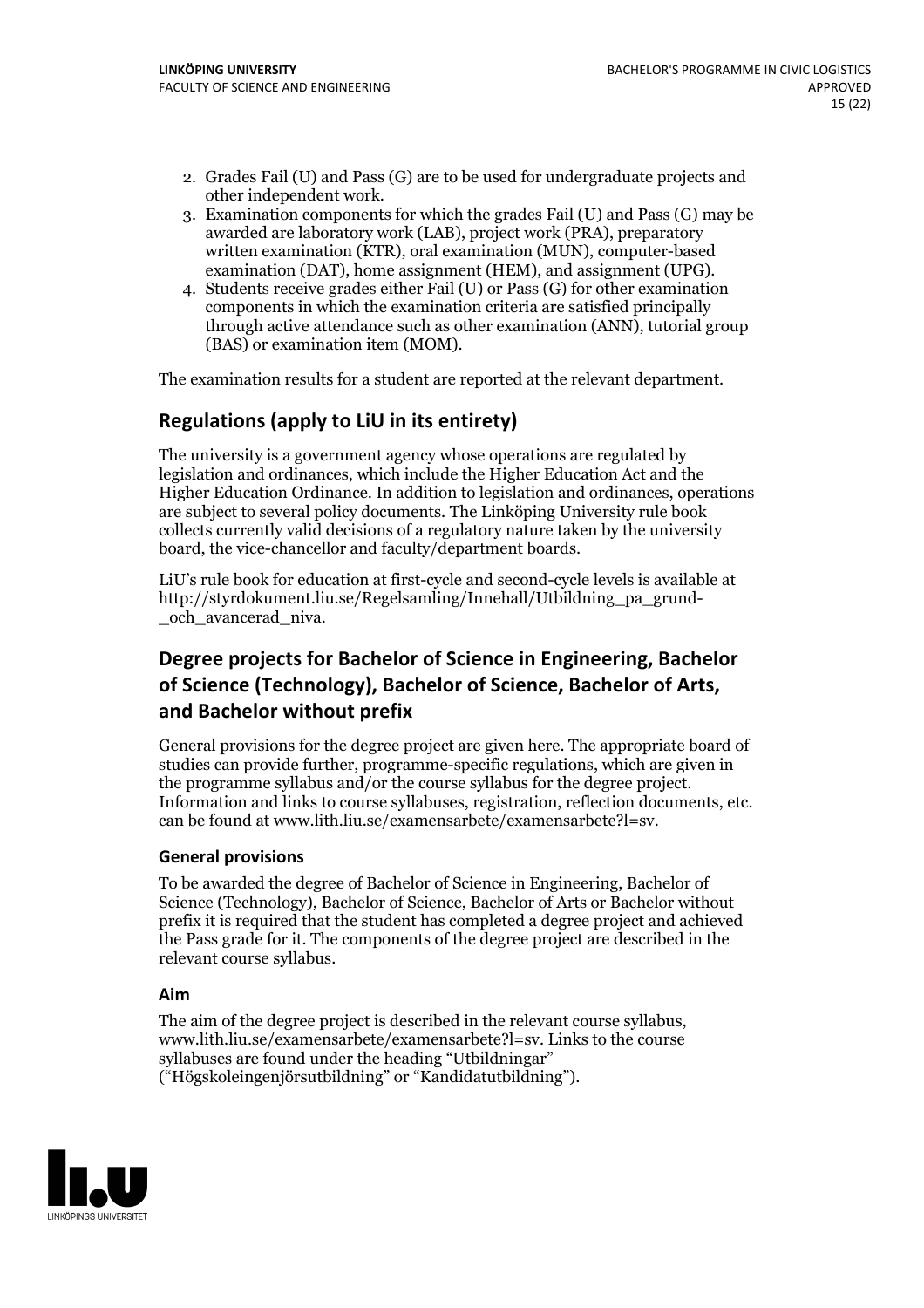### **Extent**

Requirements for the extent of the degree project for each type of degree are given in the syllabus of the study programme.

#### **Locations for a degree project**

The work is carried out in the form of:

- an internal degree project located at one of the participating departments at LiU
- an external degree project located at, for example, a company, government agency, or other organisation in Sweden or abroad, that an examiner has assessed to be competent to manage a degree project that satisfies the requirements
- a degree project within an exchange agreement in association with study abroad, whereby all study results are to be credited to the student by the relevant board of studies.

The main subject areas that are permitted within each study programme are described in the programme syllabus. Any individual subjects that may be relevant to the main subject area are to be determined by the relevant board of studies.

The examiner for a degree project within a certain subject area are determined by the board of studies that is responsible for general degrees within the main subject area. An up-to-date list is given

at http://www.lith.liu.se/examensarbete/examensarbete?l=sv.

#### **Degree projects within agreements relatingto study abroad**

During study abroad that takes place within the framework of an agreement, the provisions of the host institute relating to degree projects are applied. The student is to consult the board of studies and together ensure that the proposed degree project is carried outin a main subject area that is permitted within the study programme. Approved main subject areas for degree projects are specified in the syllabus for the relevant programme.

A certificate confirming that the degree project has been approved and a copy of the degree project report (in PDF format) are to be submitted to the relevant board of studies.

#### **Selection of degree project**

A degree project is to be selected in consultation with an examiner, who is also responsible that the specialisation, extent and level of the project satisfy the requirements specified in LiTH regulations.

In cases in which issues relating to work-related copyright, patenting or remuneration may arise, provisions governing these should be established in advance. A student working on a degree project may sign a confidentiality agreement in order to obtain access to confidential information necessary for the degree project. The supervisor and examiner, however, determine whether they are prepared to sign a confidentiality agreement, and thus the confidential

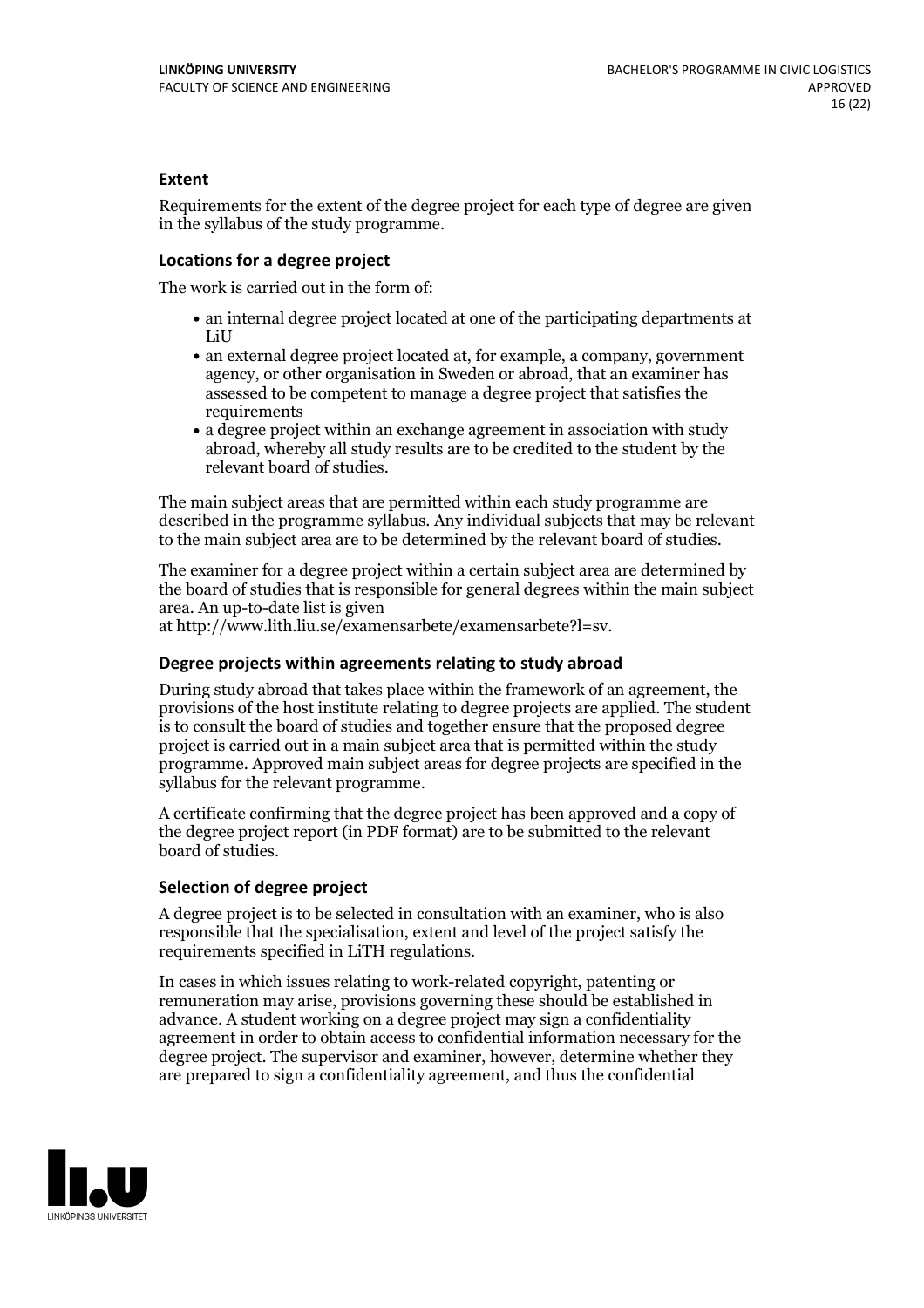information must not normally be of such nature that it is necessary to supervise or grade the work. The complete degree project report is to be published during the grading procedure, unless special circumstances prevent this. If any part of the report should not be published, this must be approved in advance by the examiner and the relevant head of department. Note that final decisions relating to confidentiality are taken by an administrative court.

#### **Commencement of a degree project**

Requirements that must be satisfied before a degree project can be started are given in the currently valid course syllabus, which can be obtained at www.lith.liu.se/examensarbete/examensarbete?l=sv.

Notification of <sup>a</sup> degree project is to be carried outwhen the degree project starts, at www.lith.liu.se/for-studenter/anmalan-till-exjobb?l=sv. Registration of the degree project is to take place before work commences, after the student has registered for the term.

Before the start of the degree project, the examiner is to ensure that the student satisfies the conditions for commencement of the degree project within the relevant main subject area. Support in this can be obtained from the study guidance counsellor, who checks the general requirements for starting the degree project.

The student is also to notify the relevant department of the start of the degree project.

#### **Degree projects in collaboration with another student**

In cases in which two students carry out a degree project together, the contribution of each student is to be specified. The extent of the work is to correspond to the extent of two individual degree projects. The examiner is to ensure that each student has contributed in a satisfactory manner to the work, and that each student satisfies the requirements for achieving a Pass grade for the degree project.

Degree projects carried out in collaboration between more than two students are not permitted.

#### **Examiners**

The examiner is to be employed at LiU as professor, associate professor, senior lecturer, research fellow, lecturer, research assistant, postdoc, assistant lecturer (including guest and adjunct teachers) or is to have been appointed docent at LiU. The examiner must also have the expertise required to examine degree projects within the relevant main subject area, and be appointed by the board of studies.

The examiner is to:

ensure before the start of the degree project that the student satisfies the conditions for commencement of the degree project within the relevant main subject area. The study guidance counsellor is to check whether the commencement criteria are satisfied and inform the examiner of this.

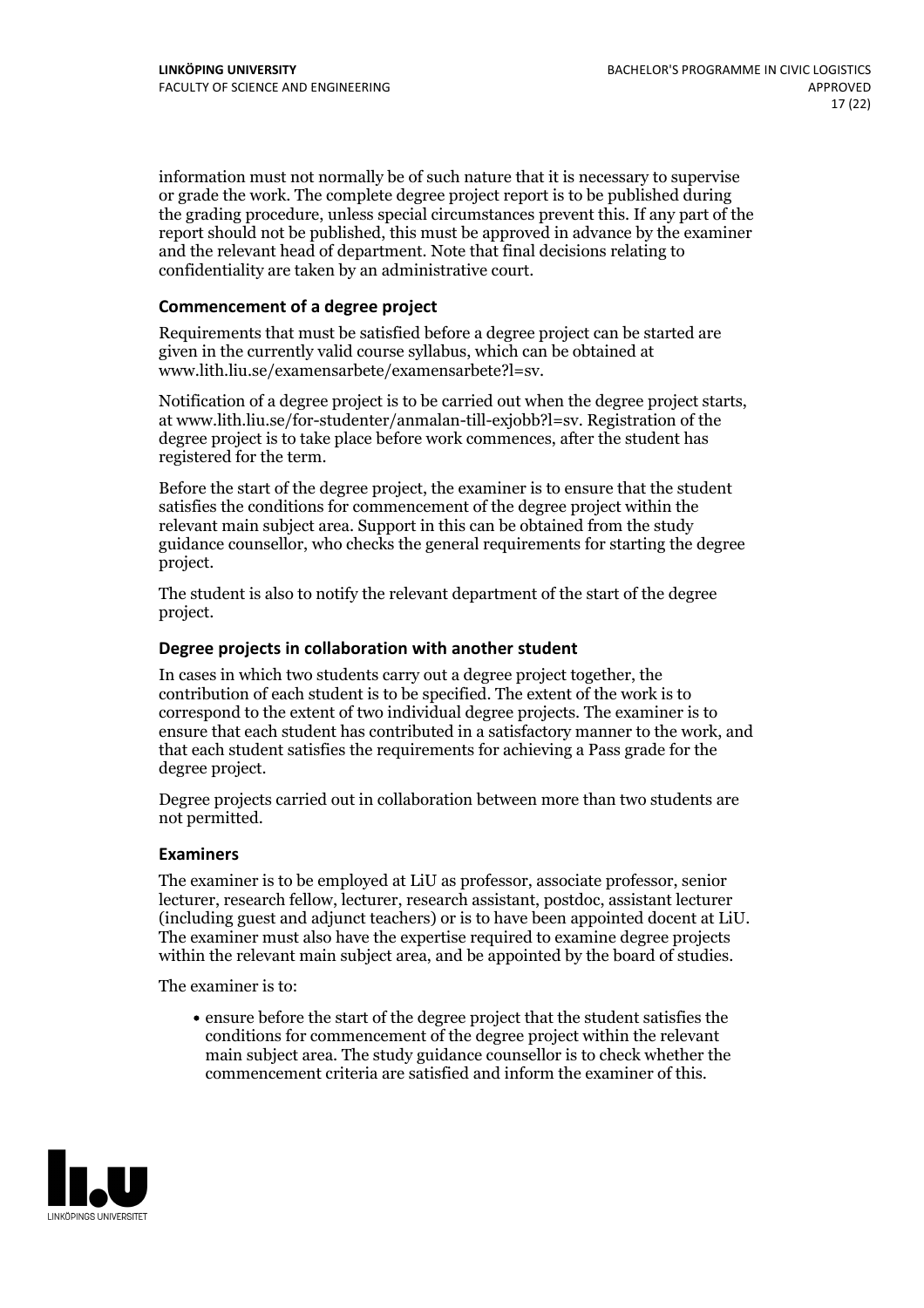- check whether special admission requirements (where relevant) are satisfied, for example that the student can demonstrate a certain degree of in-depth knowledge within the field relevant for the degree project
- determine the specialisation and principal work of the degree project, based on an assessment of whether the degree project will result in the learning outcomes of the course syllabus being satisfied
- pass/fail the planning report
- be responsible that the supervisor or supervisors carry out their duties
- approve the work for presentation
- before the presentation, check that the student has registered for the degree project
- before the presentation, check that the proposed opponent satisfies the conditions for commencement of the degree project and has attended two report presentations
- pass/fail the presentation and the opposition to it
- approve a concluding reflection document
- ensure that a degree project that has been passed satisfies the learning outcomes of the course syllabus and other requirements, and award a grade to the degree project (either  $G = Pass$ , or  $U = Fail$ ).

In cases in which a degree project is carried out jointly by two students with different main subject areas, one examiner in each main subject area must be appointed, where this is necessary.

#### **Supervisors**

A student working on a degree project is to have access to an internal supervisor at the department at which the degree project has been registered. The internal supervisor is to have a degree that corresponds at least to the level of the degree project to be supervised. The internal supervisor may, in exceptional circumstances, be the same individual as the examiner. A decision of whether to allow this in a particular case is to be made by the relevant board of studies before the degree project is started. The supervisor is to ensure that the student obtains help with:

- expert support in general questions related to methods, specialist knowledge ofthe subject, and writing the report
- problem formulation, and setting the limits of the work
- scheduling and planning work, and selection of appropriate methods.

If the degree project is being carried out outside of LiTH, an external supervisor from the host is to be appointed.

#### **Planning report**

During the first weeks of the degree project, the student is to draw up a planning report that contains:

- $\bullet$  a preliminary title of the degree project
- planned literature foundation
- a preliminary statement of the research question, against the background of

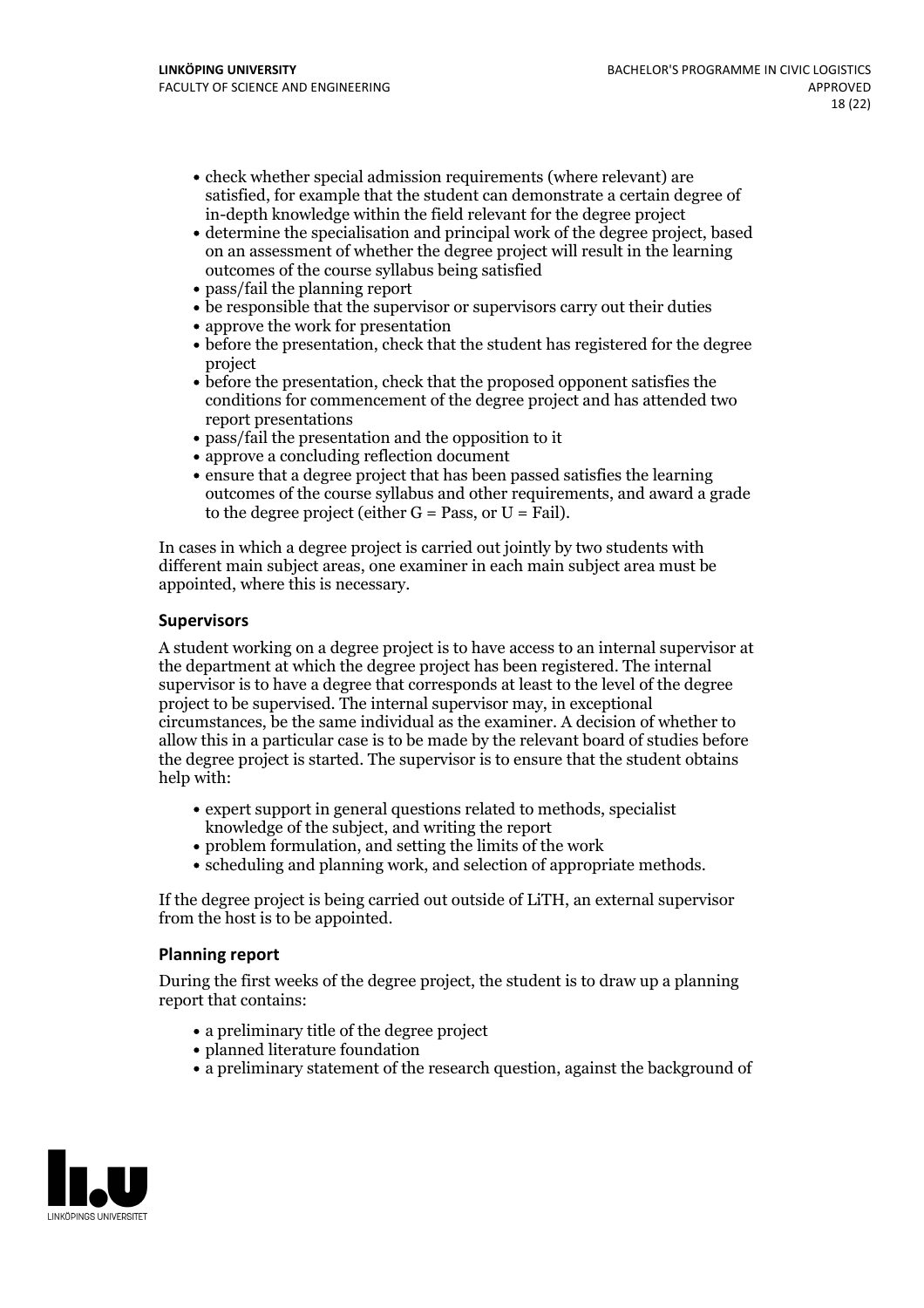the literature foundation

- a preliminary description of the approach to be taken
- a schedule for the execution of the degree project, including suggested date for the presentation.

### **Reporting**

Both oral and written reports of the degree project are to be made, in Swedish or English. The board of studies may permit other languages to be used.

The oral report is to take place at a public presentation. The written report is to be in the form of a professionally produced degree project report. The presentation and report are to follow the instructions given below.

#### **Presentation**

The oral presentation is to take place when the examiner considers that the work has been completed and is ready to be presented. The presentation is to take place at LiTH at a time when other students can attend. This means that the presentation can take place on a date that the student has agreed with the examiner, normally between the re-examination period in August and midsummer, and after the student has attended other students' report presentations.

The oral presentation is to describe the background to the problem that has been studied, describe the methods used, and present the results and conclusions. The presentation is to be at a level suitable for everyone present, not just for specialists. After the oral presentation, the student is to counter any criticism that the opponent may raise, and allow other participants to pose questions. The presentation and the opposition are to be approved by the examiner. When any required adjustments of the report have been made, and the student has functioned as an opponent for another degree project, the degree project is reported as a passed course and the credits can be used to satisfy the requirements for a degree.

#### **Degree project report**

The written degree project report is to be professionally written and comprehensive, and it is to demonstrate a scientific approach. The report must be prepared in accordance with principles for acceptable practice when referring to sources (references or quotations for which the source is specified) when the text, images, ideas, data, etc., of other people are used. It is also to be made clear whether the author has reused his or her own text, images, ideas, data, etc. from previous examinations, such asundergraduate work, project reports, etc. (This is sometimes known as "self-plagiarism".) A failure to specify such sources may be regarded as attempted deception during examination.

The contents are to be easy to understand, and the way in which material is presented is important. It must describe the background to the project and the formulation of the research question. The choice of approach is to be clearly explained, and the report should make clear the coupling between the results and the conclusions. Commonly accepted scientific methods are to be used for

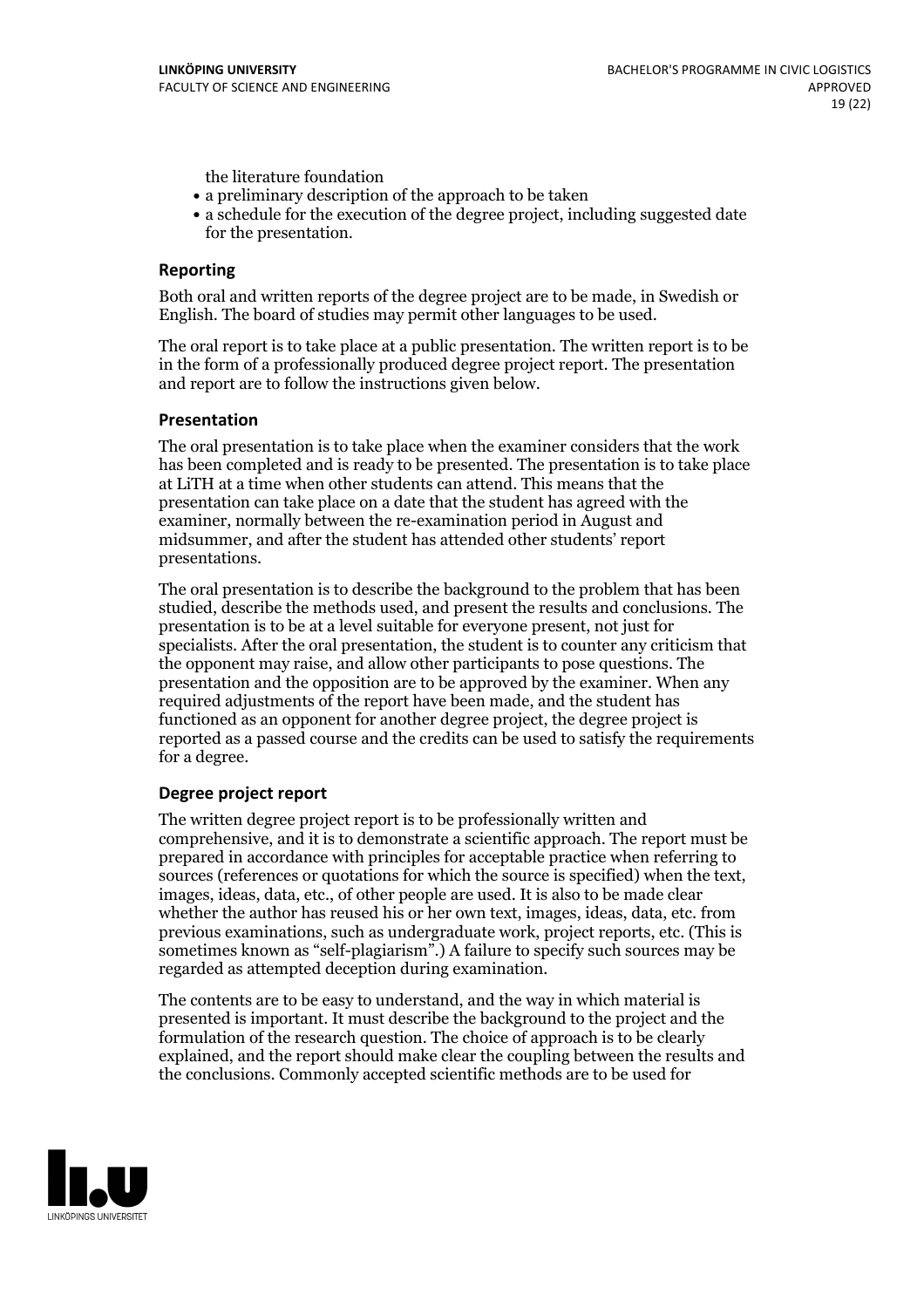processing the results. The discussion is to be comprehensive, and demonstrate that the student masters analytical thought processes. The report is to demonstrate good mastery of the literature in the field, and include an abstract. Reports that are principally written in Swedish should contain <sup>a</sup> summary in English. A publication-ready manuscript and a reflection document covering the work undertaken are to be submitted to the examiner within 10 working days of the oral presentation. Deviations from this limit may be granted by the examiner. If final versions of the required documents are not submitted as stipulated, the examiner may determine that the presentation is to be repeated.

The Faculty of Science and Engineering (Institute of Technology) at Linköping University recommends that degree project reports be published.

#### **Opposition**

An oral opposition is to be carried out either before or after the student presents his or her own report. The opponent must satisfy the same requirements for the number and level of credits gained as those of the student's degree project. The opponent must also have attended two report presentations as a member of the audience. Acting as an opponent during the report presentation of another student is subject to points-based assessment as described in the course syllabus.

The opponent is to:

- discuss and comment on the selection of methods, results and (where relevant) data processing, conclusions, possible alternative solutions and conclusions, and the management of literature
- comment on the general arrangement of the degree project report and related, formal aspects of style, and comment on the oral presentation technique
- illuminate the strengths and weaknesses of the report.

The duration of the opposition should be approximately the same as that of the presentation, and it is to include a discussion in which the student presenting the report replies to and comments on the criticism raised by the opponent.

One week before the presentation, the opponent is to submit in writing to the examiner the important issues that will be discussed, and the structure of the opposition that will be taken. The opponent and the examiner discuss the structure that the opponent has drawn up.

In a normal case, the number of opponents will be the same as the number of respondents. In exceptional cases, the examiner may decide that this is not to be the case.

#### **Attendance at presentations**

A student is to attend presentations of degree project reports as described in the syllabus. The presentations attended must be atthe same level or a higher level than the degree project of the student.

It is advantageous that one of the presentations attended is a licentiate degree

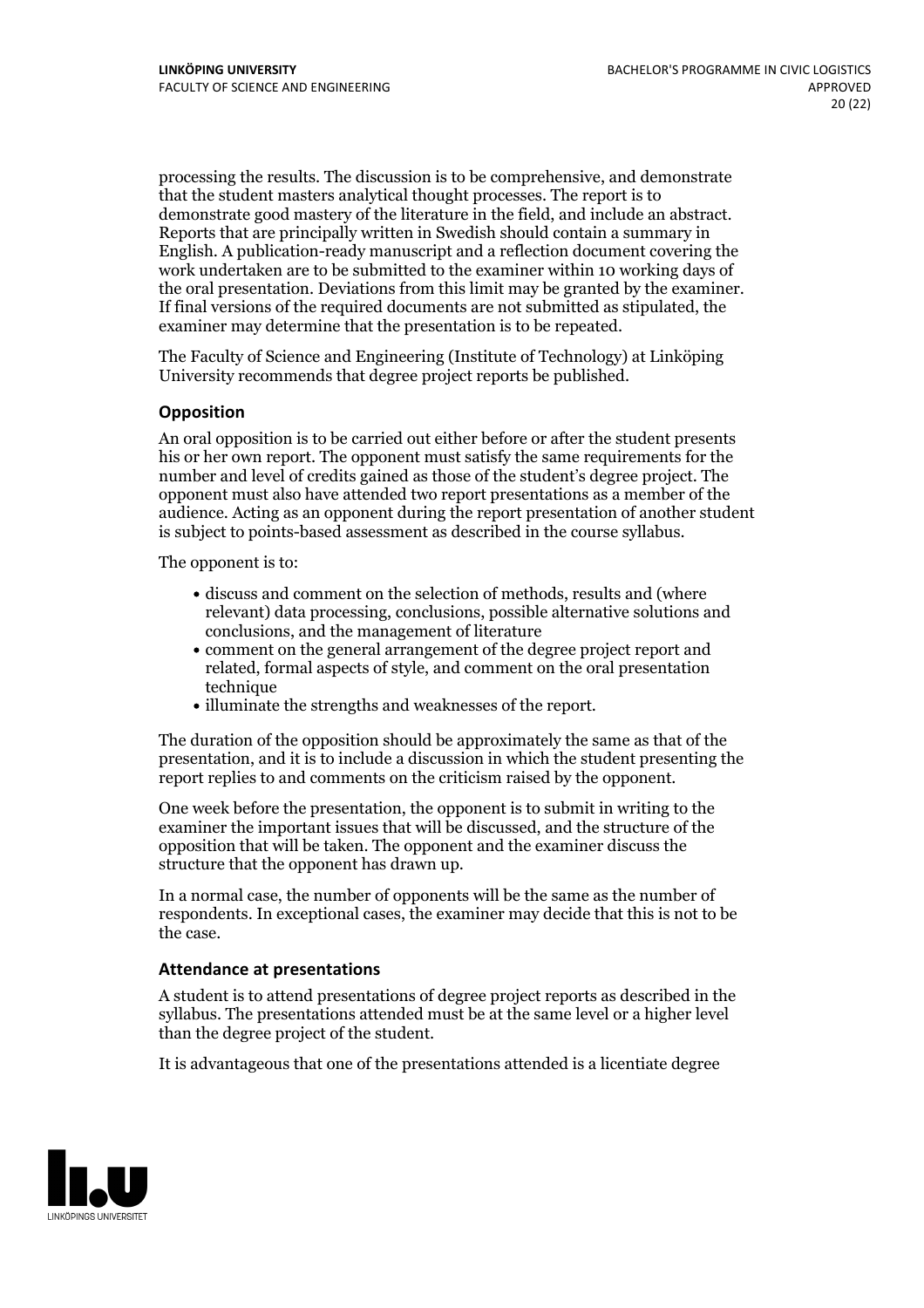seminar or a doctoral disputation. The student is responsible for ensuring that a certification of attendance at the presentation is obtained and passed to the departmental administrator for registration in Ladok. Attendance at such presentations is a component of the degree work that is subject to points-based assessment.

The occasions on which a student attends presentations are to be completed before the student presents the degree project report. The syllabus for the degree project describes the scheduling of the attendance at presentations.

#### **Reflection document**

A document reflecting on the work that has been carried out is to be submitted to the examiner within 10 working days of the oral presentation. Instructions for preparing a reflection document can be reached through www.lith.liu.se/examensarbete/examensarbete?l=sv.

### **Grades**

The degree project is graded as either Pass or Fail. In order for a student to obtain a pass grade for the degree project, all components must be completed and be awarded a pass grade.

### **Right to obtain supervision**

It is expected that the student complete and pass a degree project within specified time limits. The department is required to provide supervision for a maximum of 12 months after the student has registered the degree project in Ladok. The examiner may grant additional supervision after this period in special cases. If the examiner determines that supervision is to be ended, the degree project is to be awarded a Fail grade.

If a degree project is awarded a Fail grade for the reason described above or for any other reason, the student is to be directed towards carrying out a further degree project.

## **Quality assurance**

The relevant board of studies has overall responsibility for the quality of study programmes. This responsibility covers also degree projects. Quality assurance is to be carried out as determined by the faculty board.

#### **Exemptions**

If special circumstances apply, a board of studies may grant exemptions from the regulations specified above. The oral opposition, for example, may be replaced by an extensive written opposition, if the board of studies approves this. Examples are:

- international students for whom special circumstances apply
- other students for whom all other components of the degree have been satisfied, the degree project report has been submitted, and special circumstances apply.